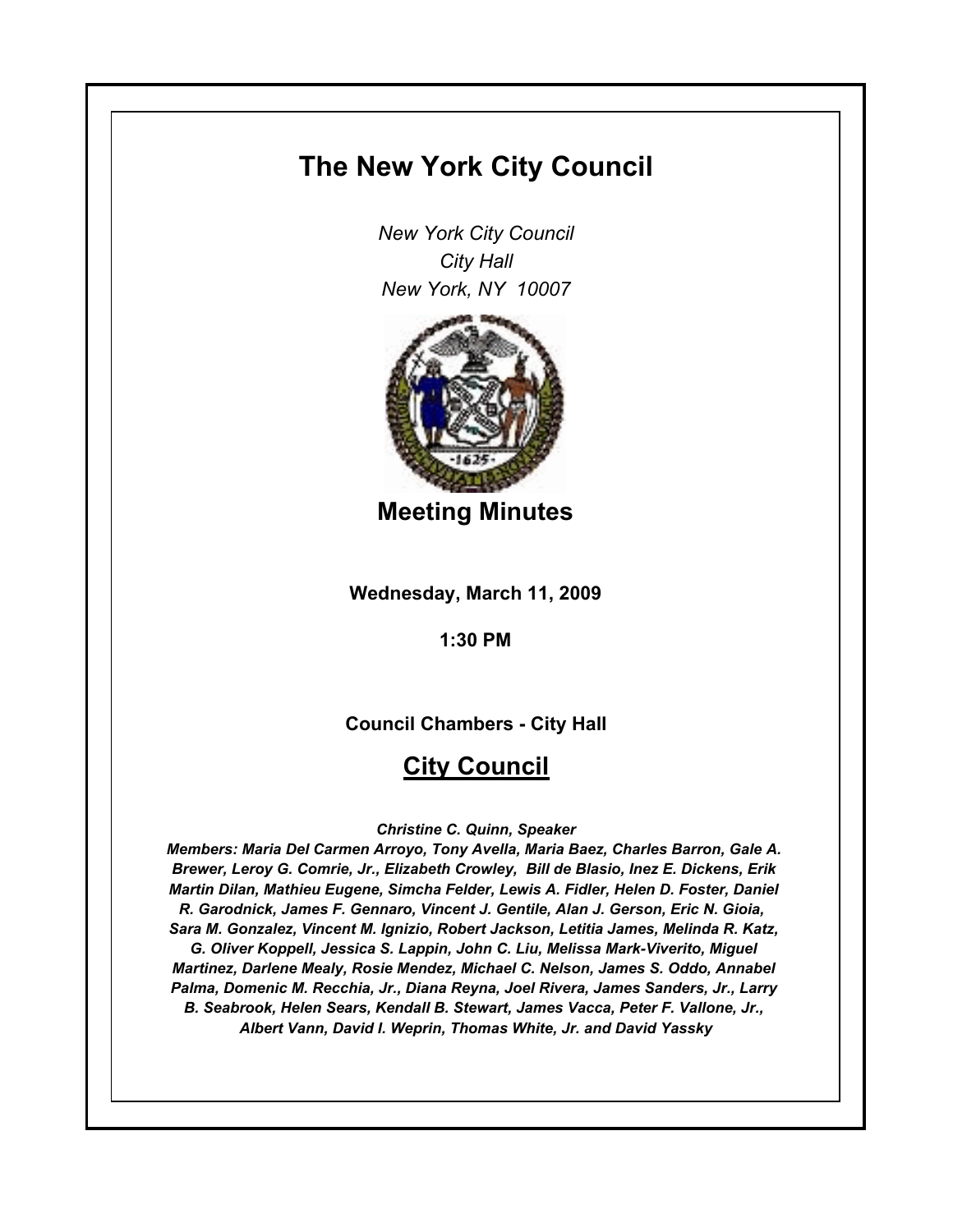*The Public Advocate (Ms. Gotbaum)*

1. Roll Call

#### **Present,**

Speaker Quinn, Arroyo, Avella, Baez, Brewer, Comrie Jr., Crowley, de Blasio, Dickens, Dilan, Eugene, Fidler, Foster, Garodnick, Gennaro, Gentile, Gerson, Gioia, Gonzalez, Ignizio, Jackson, James, Katz, Koppell, Lappin, Liu, Mark-Viverito, Martinez, Mealy, Mendez, Nelson, Oddo, Palma, Recchia Jr., Reyna, Rivera, Sanders Jr., Seabrook, Sears, Stewart, Vacca, Vallone Jr., Vann, Weprin, White Jr. and Yassky

#### **Excused,**

Barron and Felder

*There are presently 3 vacancies in the Council pending the final certification of the results of the Special Elections held on Tuesday, February 24, 2009 in the 21st (Queens), 32nd (Queens), and the 49th (Staten Island) Council Districts.*

*The presence of a quorum was announced by The Public Advocate (Ms. Gotbaum).*

#### 2. Invocation

*The Invocation was delivered by: Father James Hayes, St. Andrew's Church, 20 Cardinal Hayes Place, New York, New York, 10007.*

*Council Member Reyna moved to spread the Invocation in full upon the Record.*

### 3. Adoption of Minutes

*Council Member Comrie moved that the Minutes of the Stated Meeting of January 28, 2009 be adopted as printed.*

#### 4. Messages & Papers from the Mayor

*None*

### 5. Communications from City, County & Borough Offices

*None*

6. Petitions and Communications

*None*

7. Land Use Call-Ups

*None*

- 8. Communication from the Speaker
- 9. Discussion of General Orders
- 10. Reports of Special Committees

*None*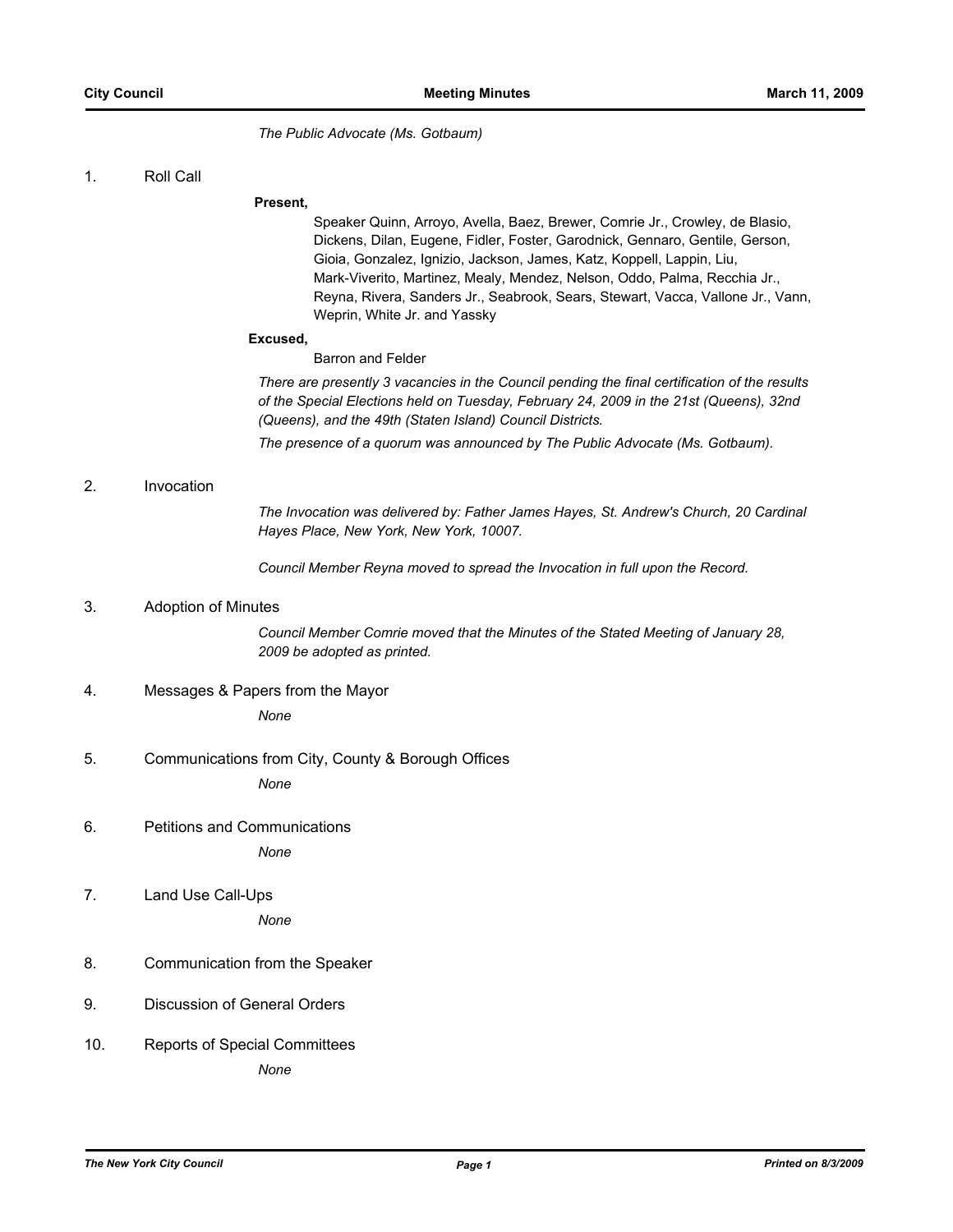## 11. Reports of Standing Committees

Report of the Committee on Consumer Affairs

# **Int 0057-2006 A Local Law in relation to the creation of a Bed Bug Advisory Board.**

*Attachments:* Int. No. 57 - 2/15/06, Committee Report 9/18/06, Hearing Transcript 9/18/06, Committee Report 2/24/09, Hearing Testimony 2/24/09, Hearing Transcript 2/24/09, Committee Report 3/11/09, Hearing Testimony 3/11/09, Hearing Transcript 3/11/09, Press Release, Local Law, Fiscal Impact **Statement** 

**A motion was made that this Introduction be Approved by Council approved by consent Roll Call.**

**Enactment No:** 2009/014

# **Int 0660-2007 A Local Law to amend the administrative code of the city of New York, in relation to buyers of consumer debt.**

*Attachments:* Int. No. 660 - 12/11/07, Committee Report 2/25/09, Hearing Testimony 2/25/09, Hearing Transcript 2/25/09, Committee Report 3/11/09, Hearing Transcript 3/11/09, Press Release, Local Law, Fiscal Impact Statement

**A motion was made that this Introduction be Approved by Council approved by consent Roll Call.**

**Enactment No:** 2009/015

#### Report of the Committee on Finance

| Int 0852-2008 | A Local Law to amend the administrative code of the city of New<br>York, in relation to recovery of expenses for repair work performed<br>by or on behalf of the department of housing preservation and<br>development and department of finance statements of account. |                                                                                                                                       |  |
|---------------|-------------------------------------------------------------------------------------------------------------------------------------------------------------------------------------------------------------------------------------------------------------------------|---------------------------------------------------------------------------------------------------------------------------------------|--|
|               | <b>Attachments:</b>                                                                                                                                                                                                                                                     | Int. No. 852 - 10/7/08, Committee Report, Press Release, Hearing<br>Testimony, Hearing Transcript, Fiscal Impact Statement, Local Law |  |
|               | A motion was made that this Introduction be Approved by Council approved by<br>consent Roll Call.                                                                                                                                                                       |                                                                                                                                       |  |
|               | <b>Enactment No: 2009/019</b>                                                                                                                                                                                                                                           |                                                                                                                                       |  |
| B. 4054 0000  |                                                                                                                                                                                                                                                                         |                                                                                                                                       |  |

**Res 1854-2009 Resolution approving the new designation and changes in the designation of certain organizations to receive funding in the Fiscal 2009 Expense Budget.**

> *Attachments:* Committee Report, Press Release, Complete Committee Report, Resolution and Attachments, Hearing Transcript

**A motion was made that this Resolution be Approved, by Council approved by consent Roll Call.**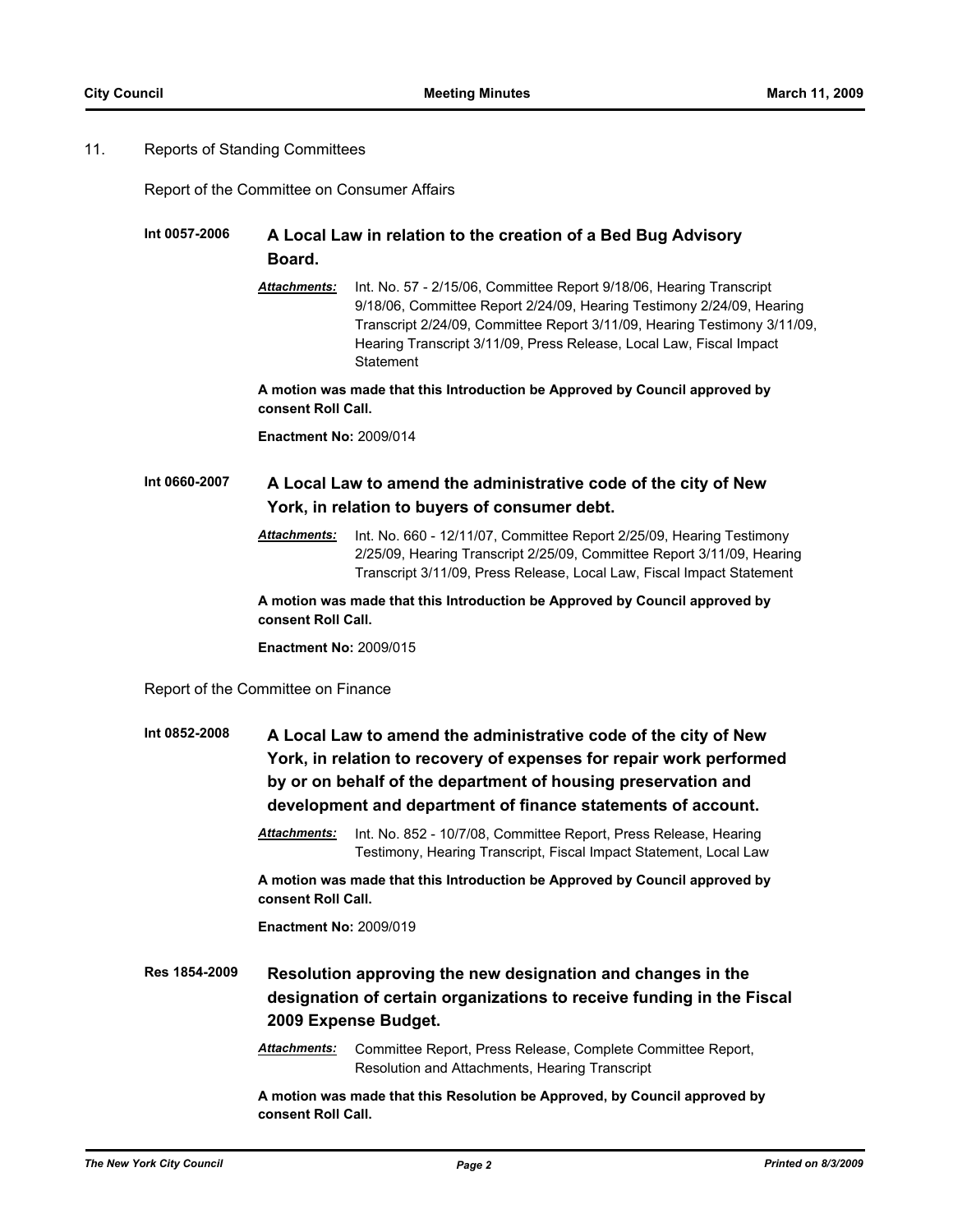**LU 1023-2009 Haven Plaza, 188-198 Avenue C, 200 Avenue C, 726 East 13th Street, 700-722 East 13th Street, Manhattan, Council District No. 2.** *Attachments:* Memorandum, Resolution, Hearing Transcript **A motion was made that this Land Use Application be Approved, by Council approved by consent Roll Call. Res 1856-2009 Resolution approving a full exemption from real property taxes for property located at 188-198 Avenue C, 200 Avenue C, 726 East 13th Street, 700-722 East 13th Street (Block 382, Lot 1) Manhattan, pursuant to Section 577 of the Private Housing Finance Law (Preconsidered L.U. No. 1023).**

*Attachments:* Memorandum, Press Release

**A motion was made that this Resolution be Approved, by Council approved by consent Roll Call.**

Report of the Committee on Land Use

**LU 0931-2008 Uniform land use review procedure application no. C 090073 HAX, an Urban Development Action Area Designation and Project, located at 1157 Fulton Avenue, and the disposition of such property, Borough of the Bronx, Council District no. 16. This matter is subject to Council Review and action pursuant to §197-c and §197-d of the New York City Charter and Article 16 of the General Municipal Law.**

> *Attachments:* Hearing Testimony - Planning 2/23/09, Hearing Transcript - Planning 2/23/09, Hearing Testimony - Planning 3/4/09, Hearing Transcript - Planning 3/4/09, Hearing Transcript - Land Use 3/9/09

**A motion was made that this Land Use Application be Approved, by Council approved by consent Roll Call.**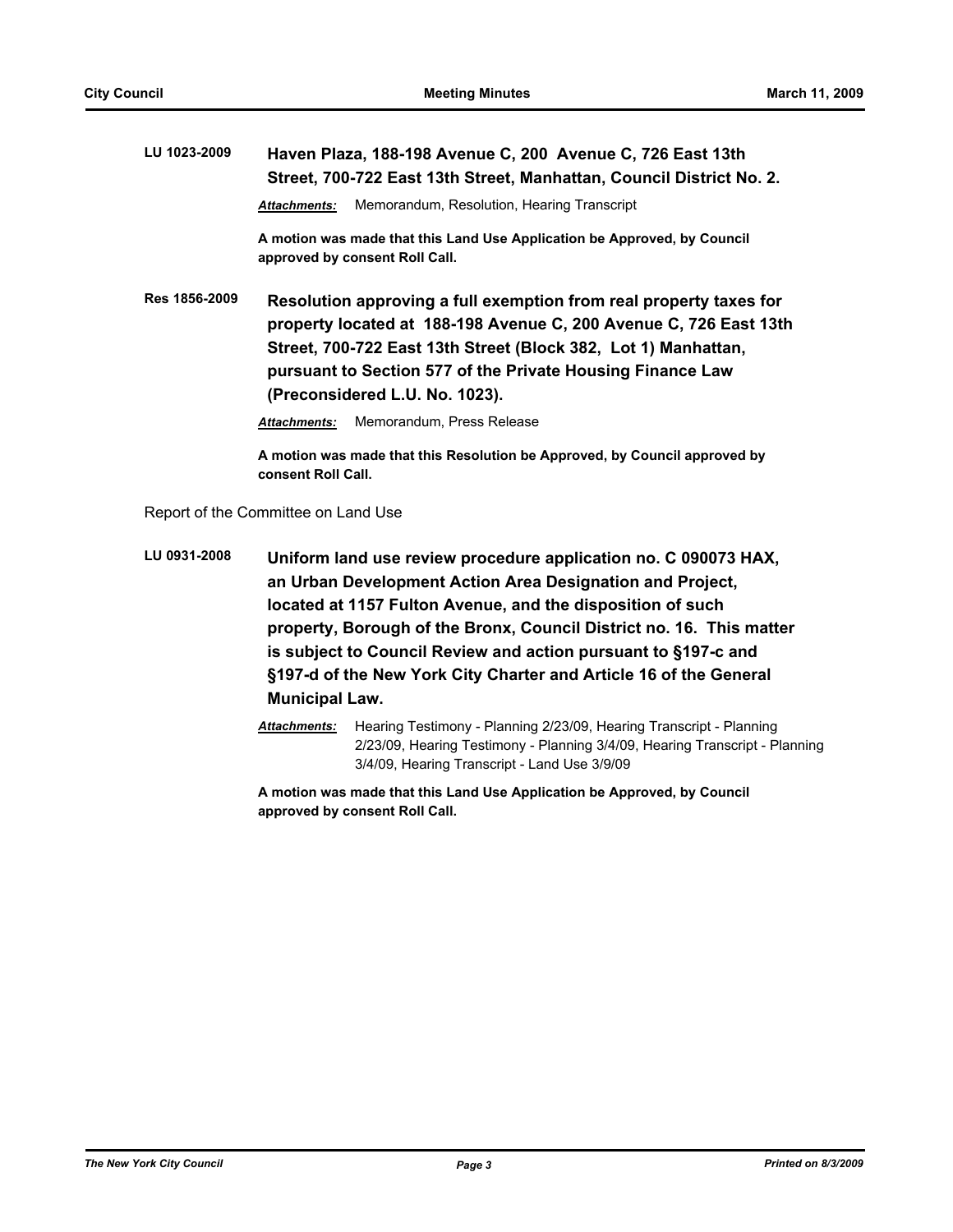**Res 1857-2009 Resolution approving the decision of the City Planning Commission on an application submitted by the Department of Housing Preservation and Development, ULURP No. C 090073 HAX, approving the designation of property located at 1157 Fulton Avenue (Block 2609, Lot 54), Borough of the Bronx, as an Urban Development Action Area, approving the project for the area as an Urban Development Action Area Project, and approving the disposition of such property to a developer selected by the Department of Housing Preservation and Development (L.U. No. 931; C 090073 HAX).**

*Attachments:* Press Release, Committee Report

**A motion was made that this Resolution be Approved, by Council approved by consent Roll Call.**

- **LU 0982-2009 Uniform land use review procedure application no. C 090072 PPM, pursuant to §197-c and §197-d of the Charter of the City of New York concerning a special permit under the Zoning Resolution in the Borough of Manhattan, Council District no. 3 for the disposition of one City-Owned property locate at 304 West 47th Street. This application is subject to review and action by the Land Use Committee only if appealed to the Council pursuant to §197-d (b)(2) of the Charter or called up by vote of the Council pursuant to §197-d (b)(3) of the Charter.**
	- *Attachments:* Hearing Testimony Planning 2/23/09, Hearing Transcript Planning 2/23/09, Hearing Transcript - Planning 3/4/09, Hearing Transcript - Land Use 3/9/09

**A motion was made that this Land Use Application be Approved, by Council approved by consent Roll Call.**

**Res 1858-2009 Resolution approving the decision of the City Planning Commission on ULURP No. C 090072 PPM, for the disposition of a negative easement interest on city-owned property located at 304 West 47th Street (Block 1037, Lot 37), Borough of Manhattan (L.U. No. 982).**

*Attachments:* Press Release, Committee Report

**A motion was made that this Resolution be Approved, by Council approved by consent Roll Call.**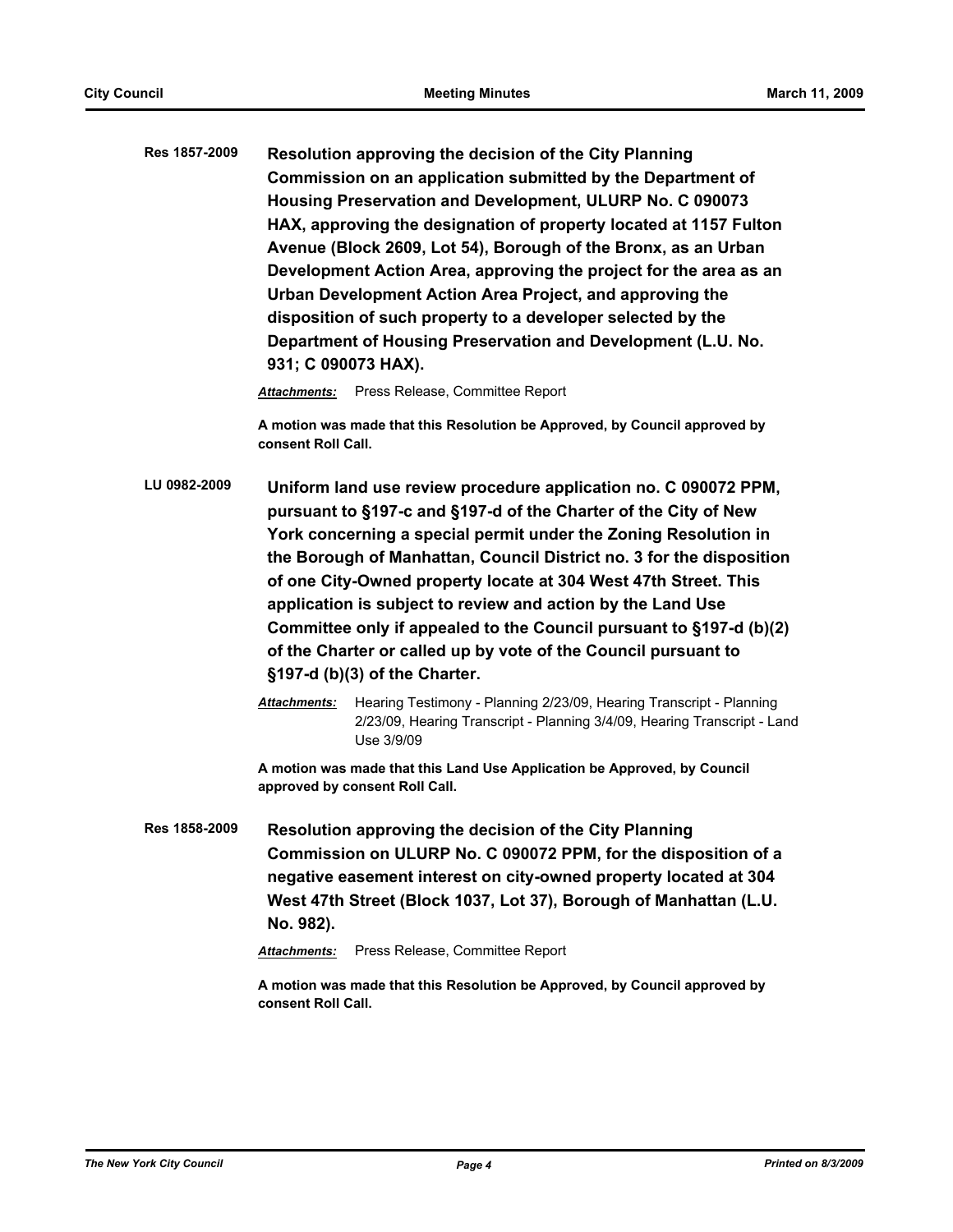- **LU 0984-2009 Application no. 20095295 HAX, an Urban Development Action Area Project located at 463 East 159th Street, Council District no. 17, Borough of the Bronx. This matter is subject to Council review and action pursuant to Article 16 of the New York General Municipal Law, at the request of the New York City Department of Housing Preservation and Development.**
	- *Attachments:* Hearing Testimony Planning 2/9/09, Hearing Transcript Planning 2/9/09, Hearing Transcript - Planning 2/10/09, Hearing Testimony - Planning 2/23/09, Hearing Transcript - Planning 2/23/09, Hearing Testimony - Planning 3/4/09, Hearing Transcript - Planning 3/4/09, Hearing Transcript - Land Use 3/9/09

**A motion was made that this Land Use Application be Approved, by Council approved by consent Roll Call.**

**Res 1859-2009 Resolution approving an Urban Development Action Area Project located at 463 East 159th Street (Block 2381, Lot 64), Borough of the Bronx, and waiving the urban development action area designation requirement and the Uniform Land Use Review Procedure, pursuant to Sections 693 and 694 of the General Municipal Law (L.U. No. 984; 20095295 HAX).**

*Attachments:* Press Release, Committee Report

**A motion was made that this Resolution be Approved, by Council approved by consent Roll Call.**

- **LU 0991-2009 Application no. C 090103 ZRQ, submitted by the Department of city Planning pursuant to Section 201 of the New York City Charter, for an amendment of the Zoning Resolution of the City of New York, creating the Special Forest Hills Districts in Article VIII, Chapter 6 and amending related sections of the Zoning resolution.**
	- *Attachments:* Hearing Testimony Zoning 2/23/09, Hearing Transcript Zoning 2/23/09, Hearing Testimony - Zoning 3/4/09, Hearing Transcript - Zoning 3/4/09, Hearing Transcript - Zoning 3/9/09, Hearing Transcript - Land Use 3/9/09, Press Release

**This Land Use Application was Approved with Modification and Referred pursuant to Rule 11.20(b) of the Rules of the Council and Section 197-(d) of the New York City Charter. to the City Planning Commission**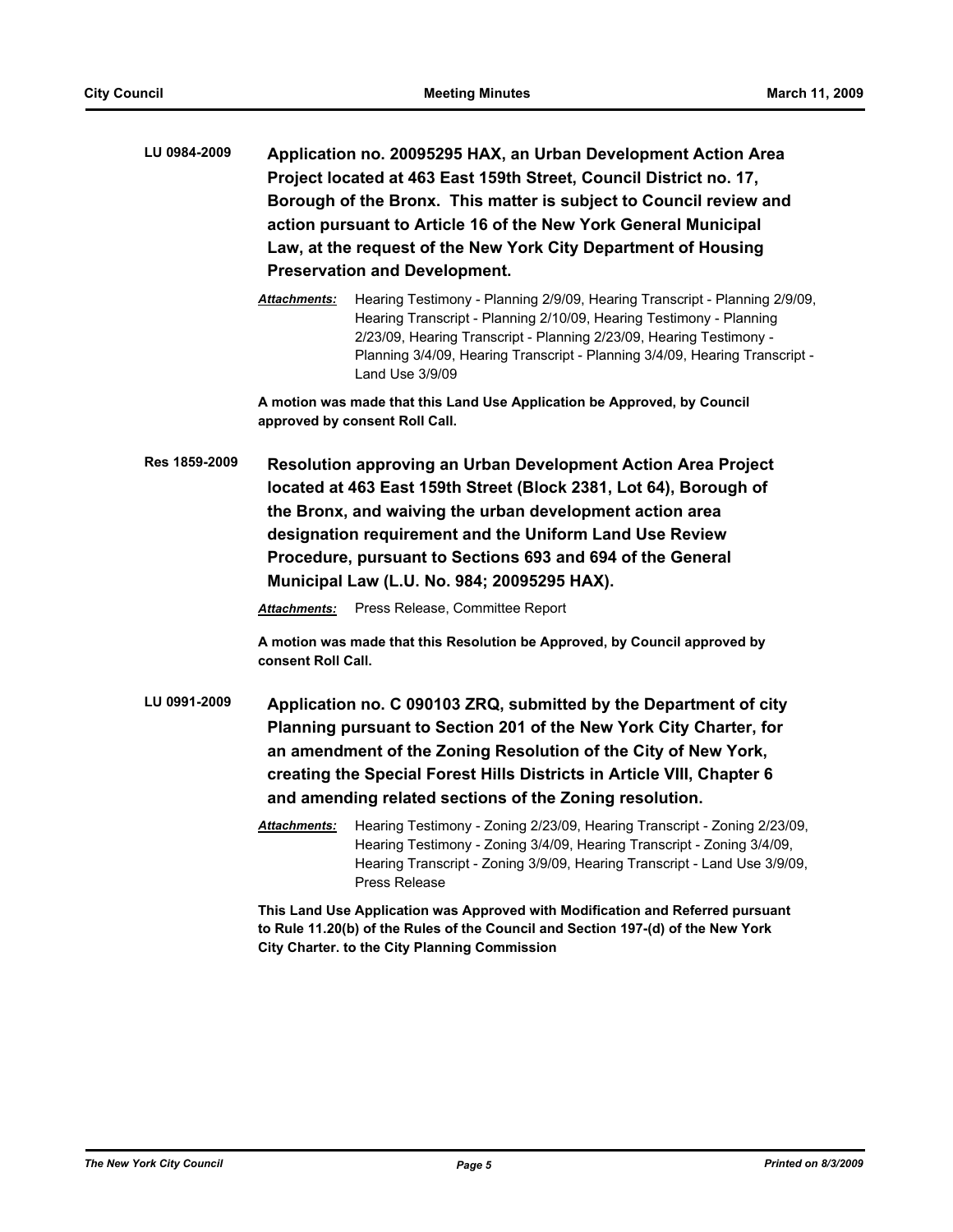| LU 0992-2009  | Application no. C 090104 ZMQ, pursuant to Sections 197-c and 201<br>of the New York City Charter, for an amendment of the Zoning Map,<br>Section No. 14a. |                                                                                                                                                                                                                                                                                                                                                                                                                                                                                                                                                             |  |
|---------------|-----------------------------------------------------------------------------------------------------------------------------------------------------------|-------------------------------------------------------------------------------------------------------------------------------------------------------------------------------------------------------------------------------------------------------------------------------------------------------------------------------------------------------------------------------------------------------------------------------------------------------------------------------------------------------------------------------------------------------------|--|
|               | <u> Attachments:</u>                                                                                                                                      | Hearing Testimony - Zoning 2/23/09, Hearing Transcript - Zoning 2/23/09,<br>Hearing Testimony - Zoning 3/4/09, Hearing Transcript - Zoning 3/4/09,<br>Hearing Transcript - Zoning 3/9/09, Hearing Transcript - Land Use 3/9/09,<br>Press Release                                                                                                                                                                                                                                                                                                            |  |
|               |                                                                                                                                                           | This Land Use Application was Approved with Modifications and Referred to the<br>City Planning Commission pursuant to Rule 11.70(b) of the Rules of the Council<br>and Section 197-(d) of the New York City Charter. to the City Planning Commission                                                                                                                                                                                                                                                                                                        |  |
| LU 0998-2009  |                                                                                                                                                           | Application no. 20085471 TCM, pursuant to §20-226 of the<br>Administrative Code of the City of New York, concerning the<br>petition of Gallo Nero Inc. d/b/a Ciao to continue to maintain and<br>operate an unenclosed sidewalk café located at 185 Bleecker<br>Street, Borough of Manhattan, Council District no. 3. This<br>application is subject to review and action by the Land Use<br>Committee only if called-up by vote of the Council pursuant to Rule<br>11.20b of the Council and §20-226(g) of the New York City<br><b>Administrative Code</b> |  |
|               | Attachments:                                                                                                                                              | Hearing Testimony - Zoning 2/23/09, Hearing Transcript - Zoning 2/23/09,<br>Hearing Testimony - Zoning 3/4/09, Hearing Transcript - Zoning 3/4/09,<br>Hearing Transcript - Zoning 3/9/09, Hearing Transcript - Zoning 3/11/09,<br>Hearing Transcript - Land Use 3/11/09                                                                                                                                                                                                                                                                                     |  |
|               |                                                                                                                                                           | A motion was made that this Land Use Application be Approved, by Council<br>approved by consent Roll Call.                                                                                                                                                                                                                                                                                                                                                                                                                                                  |  |
| Res 1860-2009 |                                                                                                                                                           | Resolution approving the petition for a revocable consent for an<br>unenclosed sidewalk café located at 185 Bleecker Street, Borough<br>of Manhattan (20085471 TCM; L.U. No. 998).                                                                                                                                                                                                                                                                                                                                                                          |  |
|               | <b>Attachments:</b>                                                                                                                                       | Press Release, Committee Report                                                                                                                                                                                                                                                                                                                                                                                                                                                                                                                             |  |
|               | A motion was made that this Resolution be Approved, by Council approved by<br>consent Roll Call.                                                          |                                                                                                                                                                                                                                                                                                                                                                                                                                                                                                                                                             |  |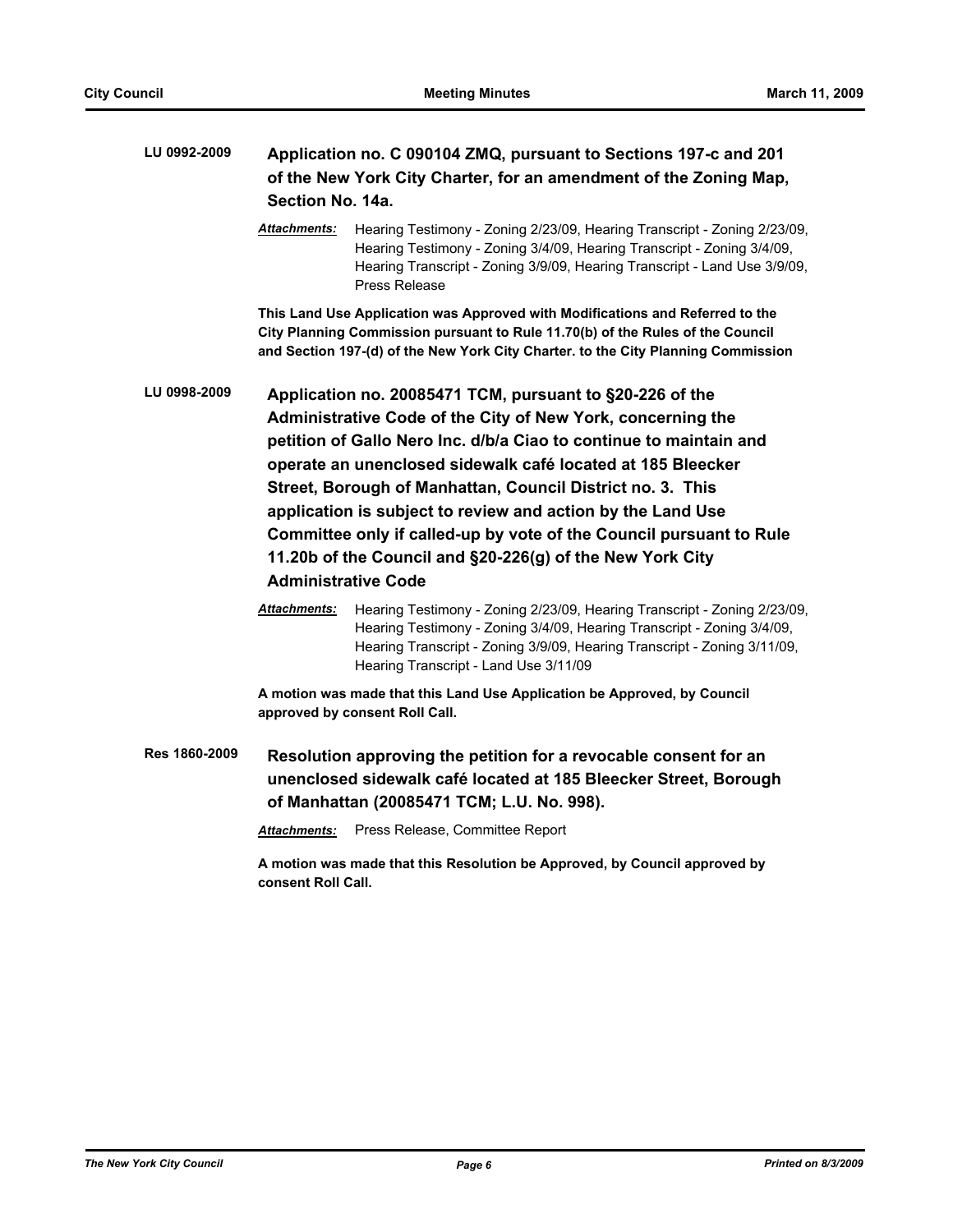| LU 0999-2009                                                                                                                                                                                   | Application no. 20085645 TCM, pursuant to §20-226 of the<br>Administrative Code of the City of New York, concerning the<br>petition of 523 9th Ave., Inc. d/b/a Hell's Kitchen Café to continue to<br>maintain and operate an unenclosed sidewalk café located at 523<br>9th Avenue, Borough of Manhattan, Council District no. 3. This<br>application is subject to review and action by the Land Use<br>Committee only if called-up by vote of the Council pursuant to Rule<br>11.20b of the Council and §20-226(g) of the New York City<br><b>Administrative Code.</b> |  |                                                                                                                                                                                                                                                                                                                                                                                                                               |
|------------------------------------------------------------------------------------------------------------------------------------------------------------------------------------------------|---------------------------------------------------------------------------------------------------------------------------------------------------------------------------------------------------------------------------------------------------------------------------------------------------------------------------------------------------------------------------------------------------------------------------------------------------------------------------------------------------------------------------------------------------------------------------|--|-------------------------------------------------------------------------------------------------------------------------------------------------------------------------------------------------------------------------------------------------------------------------------------------------------------------------------------------------------------------------------------------------------------------------------|
|                                                                                                                                                                                                | Attachments:                                                                                                                                                                                                                                                                                                                                                                                                                                                                                                                                                              |  | Hearing Testimony - Zoning 2/23/09, Hearing Transcript - Zoning 2/23/09,<br>Hearing Testimony - Zoning 3/4/09, Hearing Transcript - Zoning 3/4/09,<br>Hearing Transcript - Zoning 3/9/09, Hearing Transcript - Zoning 3/11/09,<br>Hearing Transcript - Land Use 3/11/09                                                                                                                                                       |
|                                                                                                                                                                                                |                                                                                                                                                                                                                                                                                                                                                                                                                                                                                                                                                                           |  | A motion was made that this Land Use Application be Approved, by Council<br>approved by consent Roll Call.                                                                                                                                                                                                                                                                                                                    |
| Res 1861-2009<br>Resolution approving the petition for a revocable consent for an<br>unenclosed sidewalk café located at 523 9th Avenue, Borough of<br>Manhattan (20085645 TCM; L.U. No. 999). |                                                                                                                                                                                                                                                                                                                                                                                                                                                                                                                                                                           |  |                                                                                                                                                                                                                                                                                                                                                                                                                               |
|                                                                                                                                                                                                | <b>Attachments:</b>                                                                                                                                                                                                                                                                                                                                                                                                                                                                                                                                                       |  | Press Release, Committee Report                                                                                                                                                                                                                                                                                                                                                                                               |
|                                                                                                                                                                                                | consent Roll Call.                                                                                                                                                                                                                                                                                                                                                                                                                                                                                                                                                        |  | A motion was made that this Resolution be Approved, by Council approved by                                                                                                                                                                                                                                                                                                                                                    |
| LU 1000-2009                                                                                                                                                                                   |                                                                                                                                                                                                                                                                                                                                                                                                                                                                                                                                                                           |  | Application no. C 090120 ZMM submitted by Dermot BMB, LLC and<br>the NYC Economic Development Corporation pursuant to Section<br>197-c and 201 of the New York City Charter for an amendment of<br>the Zoning Map, Section No 12b.                                                                                                                                                                                            |
|                                                                                                                                                                                                | Attachments:                                                                                                                                                                                                                                                                                                                                                                                                                                                                                                                                                              |  | Hearing Testimony - Zoning 3/4/09, Hearing Transcript - Zoning 3/4/09,<br>Hearing Transcript - Zoning 3/9/09, Hearing Transcript - Land Use 3/9/09                                                                                                                                                                                                                                                                            |
| A motion was made that this Land Use Application be Approved, by Council<br>approved by Roll Call.                                                                                             |                                                                                                                                                                                                                                                                                                                                                                                                                                                                                                                                                                           |  |                                                                                                                                                                                                                                                                                                                                                                                                                               |
|                                                                                                                                                                                                | Affirmative, 45 -                                                                                                                                                                                                                                                                                                                                                                                                                                                                                                                                                         |  | Speaker Quinn, Arroyo, Baez, Brewer, Comrie Jr., Crowley, de Blasio,<br>Dickens, Dilan, Eugene, Fidler, Foster, Garodnick, Gennaro, Gentile,<br>Gerson, Gioia, Gonzalez, Ignizio, Jackson, James, Katz, Koppell, Lappin,<br>Liu, Mark-Viverito, Martinez, Mealy, Mendez, Nelson, Oddo, Palma,<br>Recchia Jr., Reyna, Rivera, Sanders Jr., Seabrook, Sears, Stewart, Vacca,<br>Vallone Jr., Vann, Weprin, White Jr. and Yassky |
|                                                                                                                                                                                                | Negative, $1 -$                                                                                                                                                                                                                                                                                                                                                                                                                                                                                                                                                           |  | Avella                                                                                                                                                                                                                                                                                                                                                                                                                        |
|                                                                                                                                                                                                | Excused, $2 -$                                                                                                                                                                                                                                                                                                                                                                                                                                                                                                                                                            |  |                                                                                                                                                                                                                                                                                                                                                                                                                               |

Barron and Felder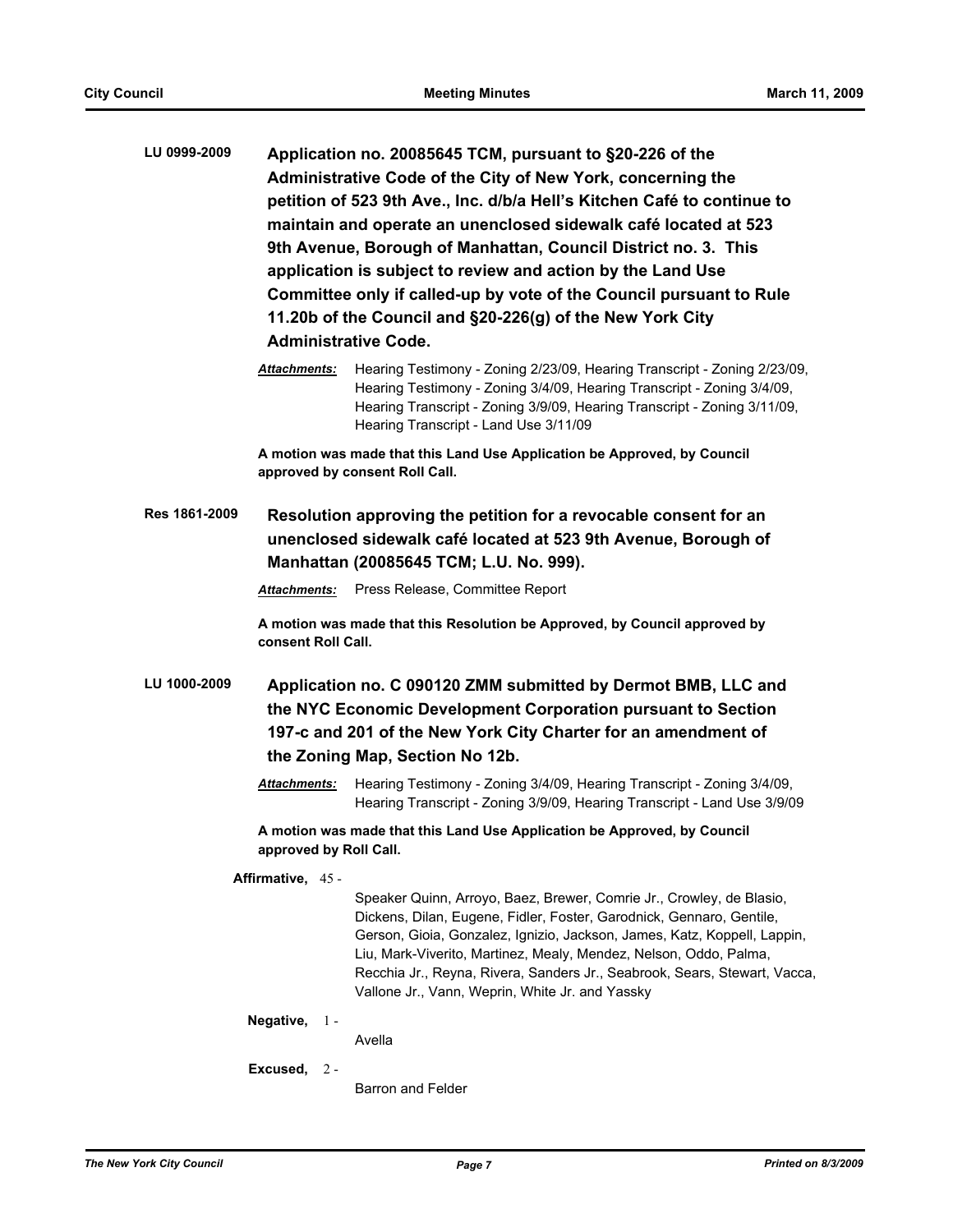| Res 1862-2009 | Resolution approving the decision of the City Planning<br>Commission on ULURP No. C 090120 ZMM, a Zoning Map<br>amendment (L.U. No. 1000). |                                                                                                                                                                                                                                                                                                                                                                                                                               |  |
|---------------|--------------------------------------------------------------------------------------------------------------------------------------------|-------------------------------------------------------------------------------------------------------------------------------------------------------------------------------------------------------------------------------------------------------------------------------------------------------------------------------------------------------------------------------------------------------------------------------|--|
|               | <b>Attachments:</b>                                                                                                                        | Press Release, Committee Report                                                                                                                                                                                                                                                                                                                                                                                               |  |
|               | <b>Roll Call.</b>                                                                                                                          | A motion was made that this Resolution be Approved, by Council approved by                                                                                                                                                                                                                                                                                                                                                    |  |
|               | Affirmative, 45 -                                                                                                                          |                                                                                                                                                                                                                                                                                                                                                                                                                               |  |
|               |                                                                                                                                            | Speaker Quinn, Arroyo, Baez, Brewer, Comrie Jr., Crowley, de Blasio,<br>Dickens, Dilan, Eugene, Fidler, Foster, Garodnick, Gennaro, Gentile,<br>Gerson, Gioia, Gonzalez, Ignizio, Jackson, James, Katz, Koppell, Lappin,<br>Liu, Mark-Viverito, Martinez, Mealy, Mendez, Nelson, Oddo, Palma,<br>Recchia Jr., Reyna, Rivera, Sanders Jr., Seabrook, Sears, Stewart, Vacca,<br>Vallone Jr., Vann, Weprin, White Jr. and Yassky |  |
|               | Negative, $1 -$                                                                                                                            | Avella                                                                                                                                                                                                                                                                                                                                                                                                                        |  |
|               |                                                                                                                                            |                                                                                                                                                                                                                                                                                                                                                                                                                               |  |
|               | Excused, $2 -$                                                                                                                             | Barron and Felder                                                                                                                                                                                                                                                                                                                                                                                                             |  |
| LU 1001-2009  | 22c.<br><b>Attachments:</b>                                                                                                                | Application no. C 090197 ZMK submitted by the Department of City<br>Planning pursuant to Section 197-c and 201 of the New York City<br>Charter for an amendment of the Zoning Map, Section Nos. 16d,<br>Hearing Testimony - Zoning 3/4/09, Hearing Transcript - Zoning 3/4/09,<br>Hearing Transcript - Zoning 3/9/09, Hearing Transcript - Land Use 3/9/09                                                                    |  |
|               |                                                                                                                                            | A motion was made that this Land Use Application be Approved, by Council<br>approved by consent Roll Call.                                                                                                                                                                                                                                                                                                                    |  |
| Res 1863-2009 |                                                                                                                                            | <b>Resolution approving the decision of the City Planning</b><br>Commission on ULURP No. C 090197 ZMK, a Zoning Map<br>amendment (L.U. No. 1001).<br>Attachments: Press Release, Committee Report                                                                                                                                                                                                                             |  |
|               | consent Roll Call.                                                                                                                         | A motion was made that this Resolution be Approved, by Council approved by                                                                                                                                                                                                                                                                                                                                                    |  |
| LU 1002-2009  |                                                                                                                                            | Application no. C 090121 PPM submitted by the department of<br>Small Business Services pursuant to Section 197-c of the New York<br>City Charter for the disposition of one city owned property, located<br>at the Battery maritime Building, 10 South Street (Block 2, lot 1),<br><b>Borough of Manhattan.</b>                                                                                                               |  |
|               | <b>Attachments:</b>                                                                                                                        | Hearing Testimony - Zoning 3/4/09, Hearing Transcript - Zoning 3/4/09,<br>Hearing Transcript - Zoning 3/9/09, Hearing Transcript - Land Use 3/9/09                                                                                                                                                                                                                                                                            |  |
|               | approved by Roll Call.                                                                                                                     | A motion was made that this Land Use Application be Approved, by Council                                                                                                                                                                                                                                                                                                                                                      |  |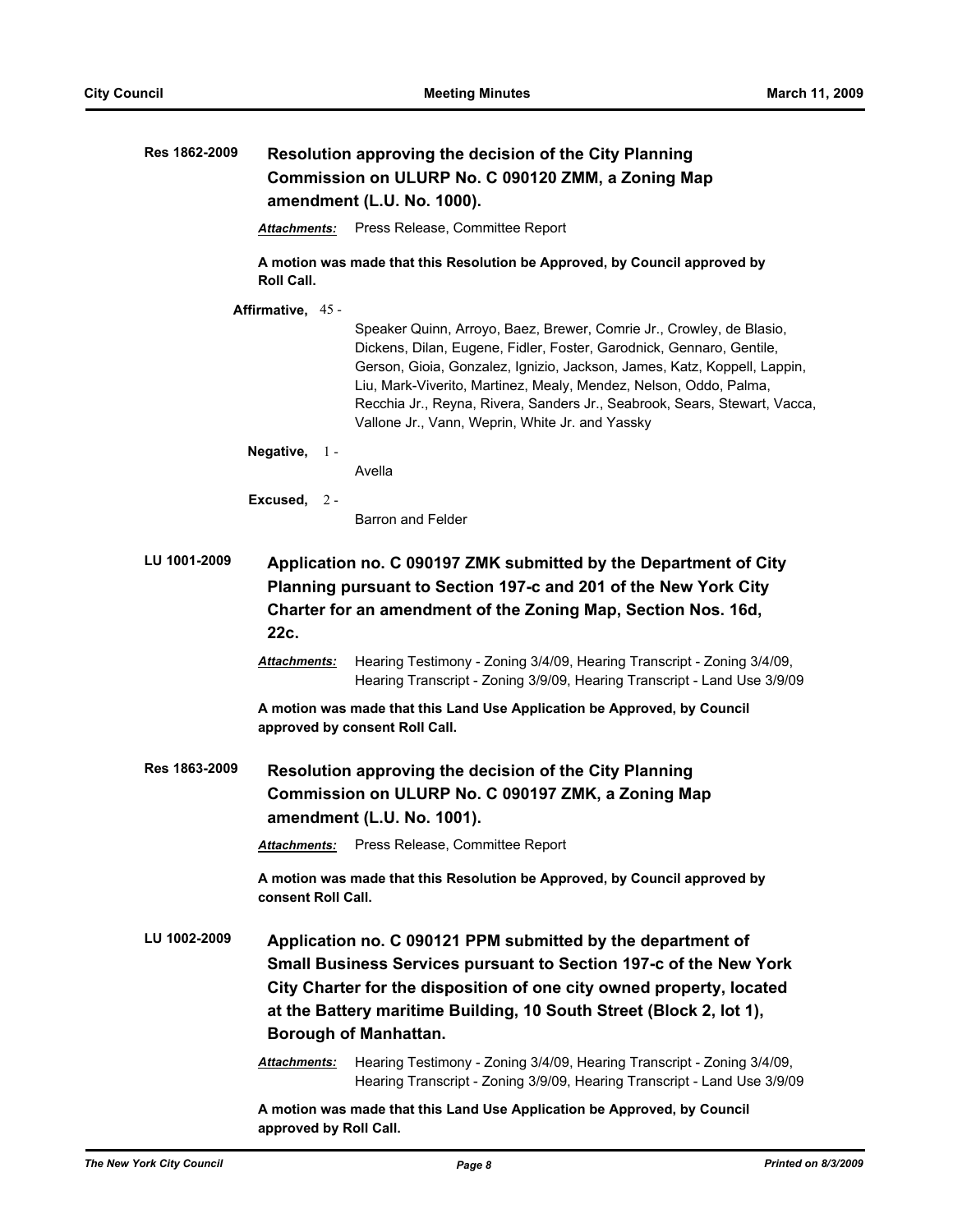| Affirmative, 45 -                 |               |                                                                                                                                                                                                                                                                                                                                                                                                                               |
|-----------------------------------|---------------|-------------------------------------------------------------------------------------------------------------------------------------------------------------------------------------------------------------------------------------------------------------------------------------------------------------------------------------------------------------------------------------------------------------------------------|
|                                   |               | Speaker Quinn, Arroyo, Baez, Brewer, Comrie Jr., Crowley, de Blasio,<br>Dickens, Dilan, Eugene, Fidler, Foster, Garodnick, Gennaro, Gentile,<br>Gerson, Gioia, Gonzalez, Ignizio, Jackson, James, Katz, Koppell, Lappin,<br>Liu, Mark-Viverito, Martinez, Mealy, Mendez, Nelson, Oddo, Palma,<br>Recchia Jr., Reyna, Rivera, Sanders Jr., Seabrook, Sears, Stewart, Vacca,<br>Vallone Jr., Vann, Weprin, White Jr. and Yassky |
| Negative, $1 -$                   |               | Avella                                                                                                                                                                                                                                                                                                                                                                                                                        |
| Excused, $2 -$                    |               | Barron and Felder                                                                                                                                                                                                                                                                                                                                                                                                             |
| Res 1864-2009<br>(L.U. No. 1002). |               | <b>Resolution approving the decision of the City Planning</b><br>Commission on ULURP No. C 090121 PPM, for the disposition of<br>one (1) city-owned property located at the Battery Maritime<br>Building, 10 South Street (Block 2, Lot 1), Borough of Manhattan                                                                                                                                                              |
| <b>Attachments:</b>               |               | Press Release, Committee Report                                                                                                                                                                                                                                                                                                                                                                                               |
| Roll Call.                        |               | A motion was made that this Resolution be Approved, by Council approved by                                                                                                                                                                                                                                                                                                                                                    |
| Affirmative, 45 -                 |               | Speaker Quinn, Arroyo, Baez, Brewer, Comrie Jr., Crowley, de Blasio,<br>Dickens, Dilan, Eugene, Fidler, Foster, Garodnick, Gennaro, Gentile,<br>Gerson, Gioia, Gonzalez, Ignizio, Jackson, James, Katz, Koppell, Lappin,<br>Liu, Mark-Viverito, Martinez, Mealy, Mendez, Nelson, Oddo, Palma,<br>Recchia Jr., Reyna, Rivera, Sanders Jr., Seabrook, Sears, Stewart, Vacca,<br>Vallone Jr., Vann, Weprin, White Jr. and Yassky |
| Negative,                         | $\frac{1}{2}$ | Avella                                                                                                                                                                                                                                                                                                                                                                                                                        |
| Excused, $2 -$                    |               | Barron and Felder                                                                                                                                                                                                                                                                                                                                                                                                             |
| LU 1003-2009                      |               | Application no. C 090047 ZMK submitted by Toll Brooklyn, L.P.<br>pursuant to Sections 197-c and 201 of the New York City Charter                                                                                                                                                                                                                                                                                              |
|                                   |               | for an amendment of the Zoning Map, Section No. 16c.                                                                                                                                                                                                                                                                                                                                                                          |
| Attachments:                      |               | Hearing Testimony - Zoning 3/4/09, Hearing Transcript - Zoning 3/4/09,<br>Hearing Testimony - Zoning 3/9/09, Hearing Transcript - Zoning 3/9/09,<br>Hearing Transcript - Land Use 3/9/09                                                                                                                                                                                                                                      |
|                                   |               |                                                                                                                                                                                                                                                                                                                                                                                                                               |

**A motion was made that this Land Use Application be Approved, by Council approved by Roll Call.**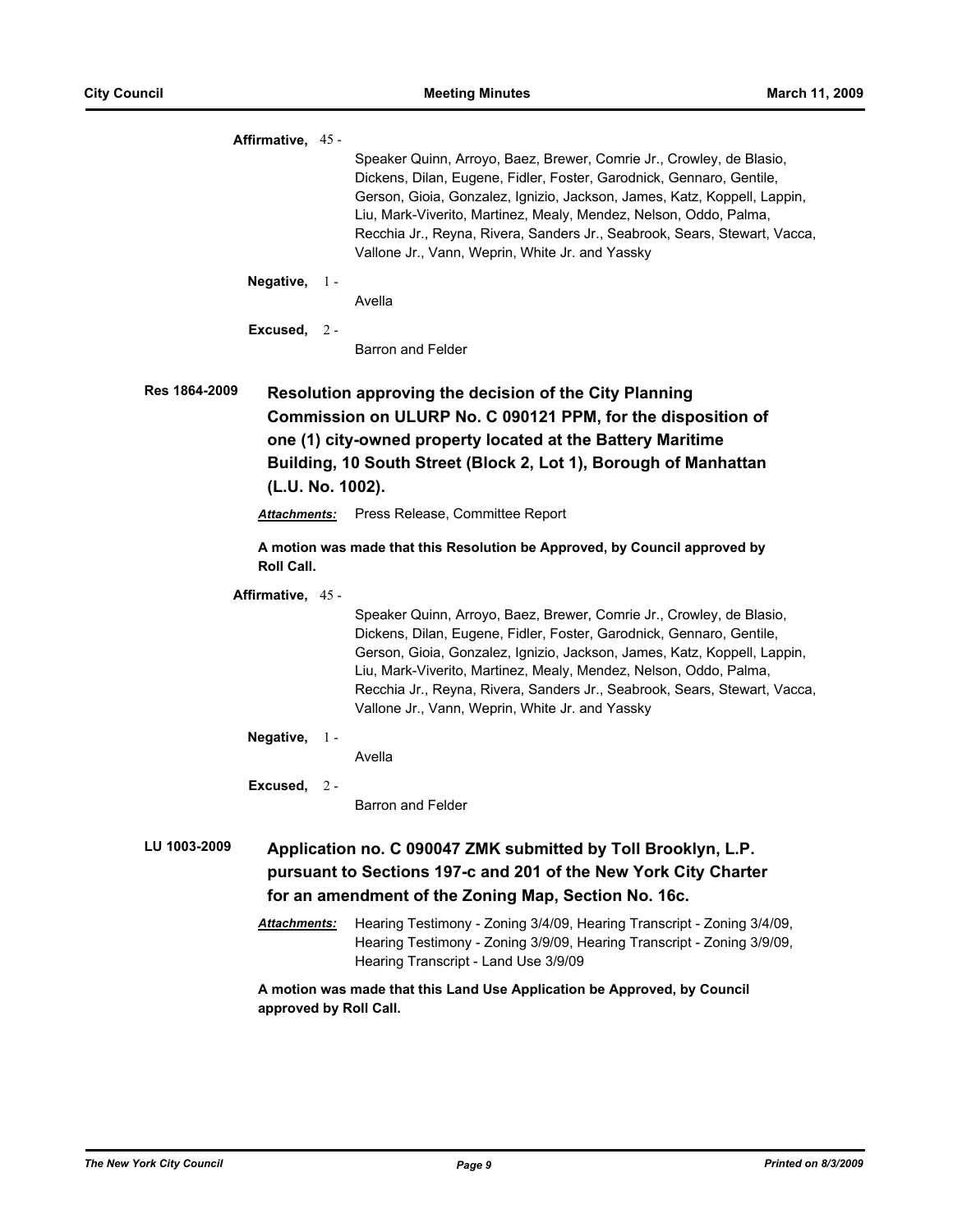| Affirmative, 45 -                   |       |                                                                                                                                                                                                                                                                                                                                                                                                                                                                                                                                                                                             |
|-------------------------------------|-------|---------------------------------------------------------------------------------------------------------------------------------------------------------------------------------------------------------------------------------------------------------------------------------------------------------------------------------------------------------------------------------------------------------------------------------------------------------------------------------------------------------------------------------------------------------------------------------------------|
|                                     |       | Speaker Quinn, Arroyo, Baez, Brewer, Comrie Jr., Crowley, de Blasio,<br>Dickens, Dilan, Eugene, Fidler, Foster, Garodnick, Gennaro, Gentile,<br>Gerson, Gioia, Gonzalez, Ignizio, Jackson, James, Katz, Koppell, Lappin,<br>Liu, Mark-Viverito, Martinez, Mealy, Mendez, Nelson, Oddo, Palma,<br>Recchia Jr., Reyna, Rivera, Sanders Jr., Seabrook, Sears, Stewart, Vacca,<br>Vallone Jr., Vann, Weprin, White Jr. and Yassky                                                                                                                                                               |
| Negative, $1 -$                     |       | Avella                                                                                                                                                                                                                                                                                                                                                                                                                                                                                                                                                                                      |
| Excused, 2 -                        |       | Barron and Felder                                                                                                                                                                                                                                                                                                                                                                                                                                                                                                                                                                           |
| Res 1865-2009                       |       | <b>Resolution approving the decision of the City Planning</b><br>Commission on ULURP No. C 090047 ZMK, a Zoning Map<br>amendment (L.U. No. 1003).                                                                                                                                                                                                                                                                                                                                                                                                                                           |
| <b>Attachments:</b>                 |       | Press Release, Committee Report                                                                                                                                                                                                                                                                                                                                                                                                                                                                                                                                                             |
| <b>Roll Call.</b>                   |       | A motion was made that this Resolution be Approved, by Council approved by                                                                                                                                                                                                                                                                                                                                                                                                                                                                                                                  |
| Affirmative, 45 -                   |       | Speaker Quinn, Arroyo, Baez, Brewer, Comrie Jr., Crowley, de Blasio,<br>Dickens, Dilan, Eugene, Fidler, Foster, Garodnick, Gennaro, Gentile,<br>Gerson, Gioia, Gonzalez, Ignizio, Jackson, James, Katz, Koppell, Lappin,<br>Liu, Mark-Viverito, Martinez, Mealy, Mendez, Nelson, Oddo, Palma,<br>Recchia Jr., Reyna, Rivera, Sanders Jr., Seabrook, Sears, Stewart, Vacca,<br>Vallone Jr., Vann, Weprin, White Jr. and Yassky                                                                                                                                                               |
| Negative,                           | $1 -$ | Avella                                                                                                                                                                                                                                                                                                                                                                                                                                                                                                                                                                                      |
| Excused, $2 -$                      |       | <b>Barron and Felder</b>                                                                                                                                                                                                                                                                                                                                                                                                                                                                                                                                                                    |
| LU 1005-2009<br><b>Attachments:</b> |       | Application no. N 090049 ZRK submitted by Toll Brooklyn, L.P.<br>pursuant to Section 201 of the New York City Charter, for an<br>amendment of the Zoning Resolution of the City of New York<br>concerning Article XII, Section 3 (Special Mixed Use Districts) and<br>Article II, Section 3 (Bulk Regulations for residential Buildings in<br>Residence Districts), in the Borough of Brooklyn.<br>Hearing Testimony - Zoning 3/4/09, Hearing Transcript - Zoning 3/4/09,<br>Hearing Testimony - Zoning 3/9/09, Hearing Transcript - Zoning 3/9/09,<br>Hearing Transcript - Land Use 3/9/09 |
|                                     |       | A motion was made that this Land Use Application be Approved, by Council<br>approved by Roll Call.                                                                                                                                                                                                                                                                                                                                                                                                                                                                                          |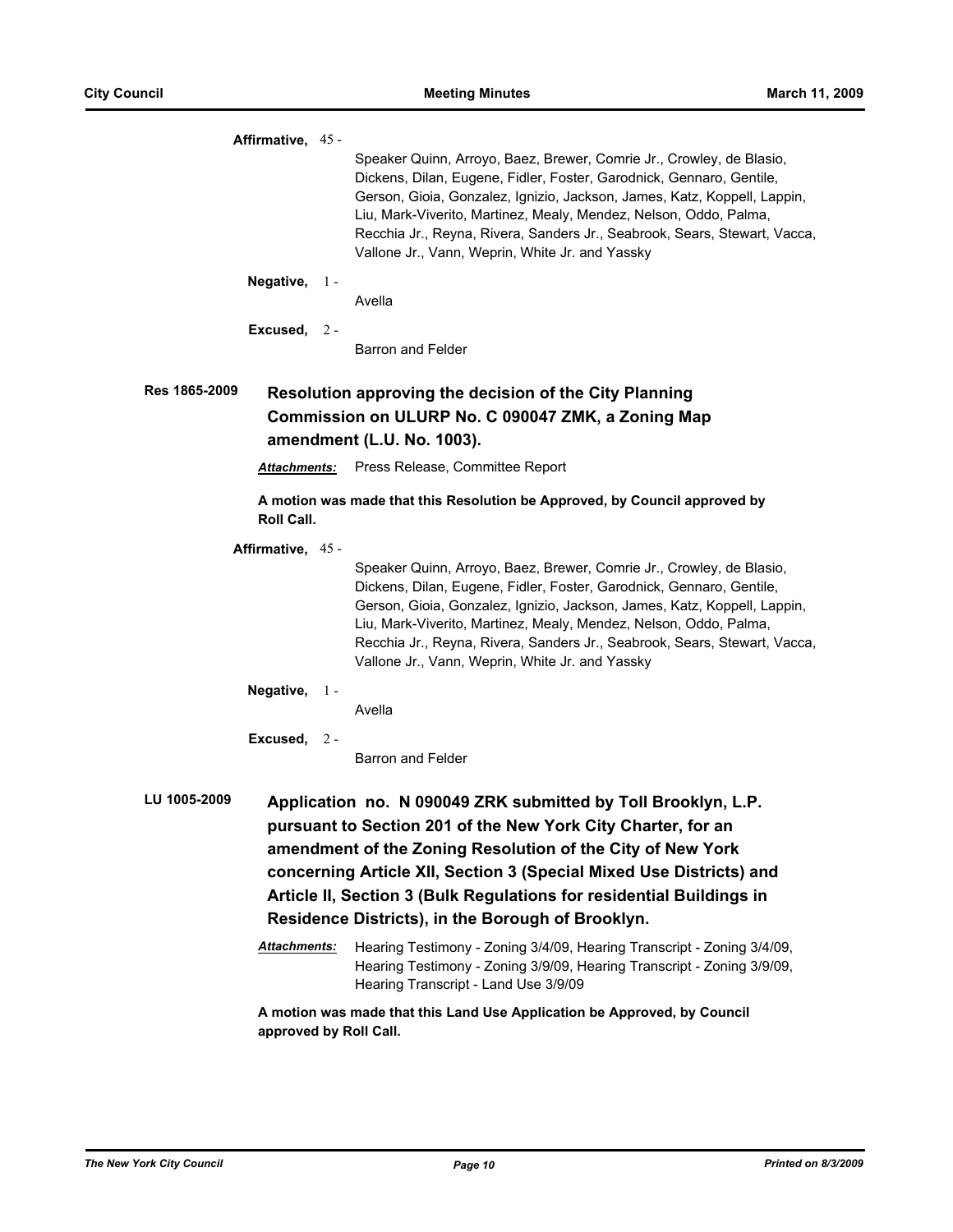|               | Affirmative, 45 -   |       |                                                                                                                                                                                                                                                                                                                                                                                                                                                                                                                                                       |
|---------------|---------------------|-------|-------------------------------------------------------------------------------------------------------------------------------------------------------------------------------------------------------------------------------------------------------------------------------------------------------------------------------------------------------------------------------------------------------------------------------------------------------------------------------------------------------------------------------------------------------|
|               |                     |       | Speaker Quinn, Arroyo, Baez, Brewer, Comrie Jr., Crowley, de Blasio,<br>Dickens, Dilan, Eugene, Fidler, Foster, Garodnick, Gennaro, Gentile,<br>Gerson, Gioia, Gonzalez, Ignizio, Jackson, James, Katz, Koppell, Lappin,<br>Liu, Mark-Viverito, Martinez, Mealy, Mendez, Nelson, Oddo, Palma,<br>Recchia Jr., Reyna, Rivera, Sanders Jr., Seabrook, Sears, Stewart, Vacca,<br>Vallone Jr., Vann, Weprin, White Jr. and Yassky                                                                                                                         |
|               | Negative, $1 -$     |       | Avella                                                                                                                                                                                                                                                                                                                                                                                                                                                                                                                                                |
|               | Excused, 2 -        |       | <b>Barron and Felder</b>                                                                                                                                                                                                                                                                                                                                                                                                                                                                                                                              |
| Res 1866-2009 |                     |       | <b>Resolution approving the decision of the City Planning</b><br>Commission on Application No. N 090049 ZRK, for an amendment<br>of the Zoning Resolution of the City of New York, concerning Article<br>XII, Section 3 (Special Mixed Use Districts) and Article II, Section 3<br>(Bulk Regulations for Residential Buildings in Residence Districts)<br>in Community District 6, Borough of Brooklyn (L.U. No. 1005).                                                                                                                               |
|               | <b>Attachments:</b> |       | Press Release, Committee Report                                                                                                                                                                                                                                                                                                                                                                                                                                                                                                                       |
|               | Roll Call.          |       | A motion was made that this Resolution be Approved, by Council approved by                                                                                                                                                                                                                                                                                                                                                                                                                                                                            |
|               | Affirmative, 45 -   |       |                                                                                                                                                                                                                                                                                                                                                                                                                                                                                                                                                       |
|               |                     |       | Speaker Quinn, Arroyo, Baez, Brewer, Comrie Jr., Crowley, de Blasio,<br>Dickens, Dilan, Eugene, Fidler, Foster, Garodnick, Gennaro, Gentile,<br>Gerson, Gioia, Gonzalez, Ignizio, Jackson, James, Katz, Koppell, Lappin,<br>Liu, Mark-Viverito, Martinez, Mealy, Mendez, Nelson, Oddo, Palma,<br>Recchia Jr., Reyna, Rivera, Sanders Jr., Seabrook, Sears, Stewart, Vacca,<br>Vallone Jr., Vann, Weprin, White Jr. and Yassky                                                                                                                         |
|               | Negative,           | $1 -$ | Avella                                                                                                                                                                                                                                                                                                                                                                                                                                                                                                                                                |
|               | Excused,            | $2 -$ | Barron and Felder                                                                                                                                                                                                                                                                                                                                                                                                                                                                                                                                     |
| LU 1006-2009  |                     |       | Application no. N 090122 ZAM submitted by Dermot BMB, LLC, and<br>the Economic Development Corporation for the grant of an<br>authorization pursuant to Section 62-722 (a) of the Zoning<br>Resolution, to modify the waterfront public access requirements of<br>Section 62-40 and in conjunction therewith, Section 62-332 to<br>facilitate a partial conversion and enlargement of an existing<br>building, on property located at 10 South Street (Block 2, p/o Lot 1).<br>Hearing Testimony - Zoning 3/4/09, Hearing Transcript - Zoning 3/4/09, |

Hearing Transcript - Zoning 3/9/09, Hearing Transcript - Land Use 3/9/09

**A motion was made that this Land Use Application be Approved, by Council approved by Roll Call.**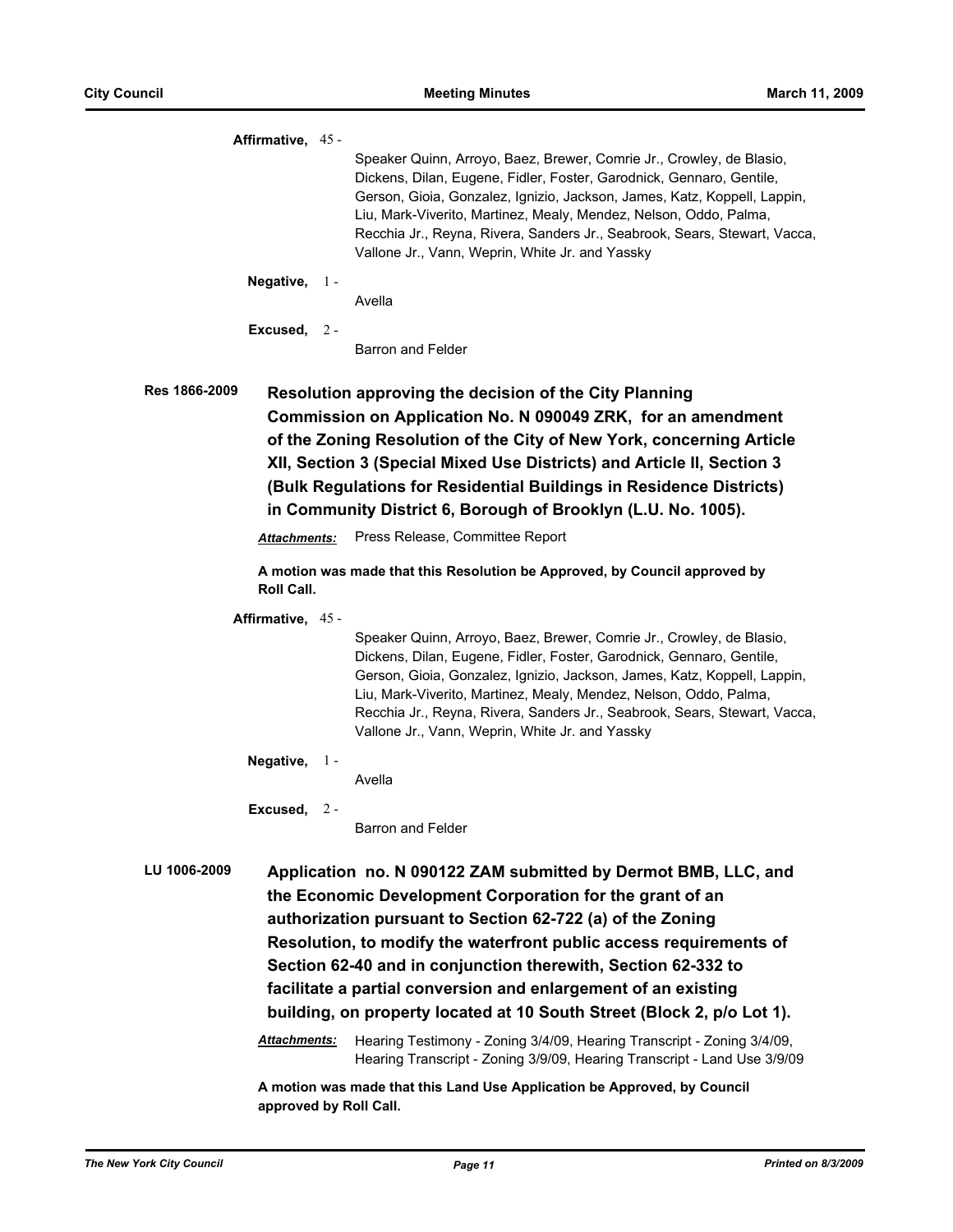| Affirmative, 45 -   |               |                                                                                                                                                                                                                                                                                                                                                                                                                                                                                                                                                                                                                                                                          |
|---------------------|---------------|--------------------------------------------------------------------------------------------------------------------------------------------------------------------------------------------------------------------------------------------------------------------------------------------------------------------------------------------------------------------------------------------------------------------------------------------------------------------------------------------------------------------------------------------------------------------------------------------------------------------------------------------------------------------------|
|                     |               | Speaker Quinn, Arroyo, Baez, Brewer, Comrie Jr., Crowley, de Blasio,<br>Dickens, Dilan, Eugene, Fidler, Foster, Garodnick, Gennaro, Gentile,<br>Gerson, Gioia, Gonzalez, Ignizio, Jackson, James, Katz, Koppell, Lappin,<br>Liu, Mark-Viverito, Martinez, Mealy, Mendez, Nelson, Oddo, Palma,<br>Recchia Jr., Reyna, Rivera, Sanders Jr., Seabrook, Sears, Stewart, Vacca,<br>Vallone Jr., Vann, Weprin, White Jr. and Yassky                                                                                                                                                                                                                                            |
| Negative, $1 -$     |               | Avella                                                                                                                                                                                                                                                                                                                                                                                                                                                                                                                                                                                                                                                                   |
| Excused, $2-$       |               | Barron and Felder                                                                                                                                                                                                                                                                                                                                                                                                                                                                                                                                                                                                                                                        |
| Res 1867-2009       |               | <b>Resolution approving the decision of the City Planning</b><br>Commission for the grant of an authorization pursuant to Section<br>62-722(a) of the Zoning Resolution of the City of New York to<br>modify the requirements of Sections 62-40 (Requirements for<br>Waterfront Public Access and Visual Corridors), and in conjunction<br>therewith, Section 62-332 (Rear yards and waterfront yards) to<br>facilitate a partial conversion and enlargement of an existing<br>building, on property located at 10 South Street (Block 2, p/o Lot 1),<br>in a C4-6 District, within the Special Lower Manhattan District<br>(Non-ULURP No. N 090122 ZAM; L.U. No. 1006). |
| <b>Attachments:</b> |               | Press Release, Committee Report                                                                                                                                                                                                                                                                                                                                                                                                                                                                                                                                                                                                                                          |
| Roll Call.          |               | A motion was made that this Resolution be Approved, by Council approved by                                                                                                                                                                                                                                                                                                                                                                                                                                                                                                                                                                                               |
| Affirmative, 45 -   |               | Speaker Quinn, Arroyo, Baez, Brewer, Comrie Jr., Crowley, de Blasio,<br>Dickens, Dilan, Eugene, Fidler, Foster, Garodnick, Gennaro, Gentile,<br>Gerson, Gioia, Gonzalez, Ignizio, Jackson, James, Katz, Koppell, Lappin,<br>Liu, Mark-Viverito, Martinez, Mealy, Mendez, Nelson, Oddo, Palma,<br>Recchia Jr., Reyna, Rivera, Sanders Jr., Seabrook, Sears, Stewart, Vacca,<br>Vallone Jr., Vann, Weprin, White Jr. and Yassky                                                                                                                                                                                                                                            |
| Negative,           | $\frac{1}{2}$ | Avella                                                                                                                                                                                                                                                                                                                                                                                                                                                                                                                                                                                                                                                                   |
| Excused, $2 -$      |               | Barron and Felder                                                                                                                                                                                                                                                                                                                                                                                                                                                                                                                                                                                                                                                        |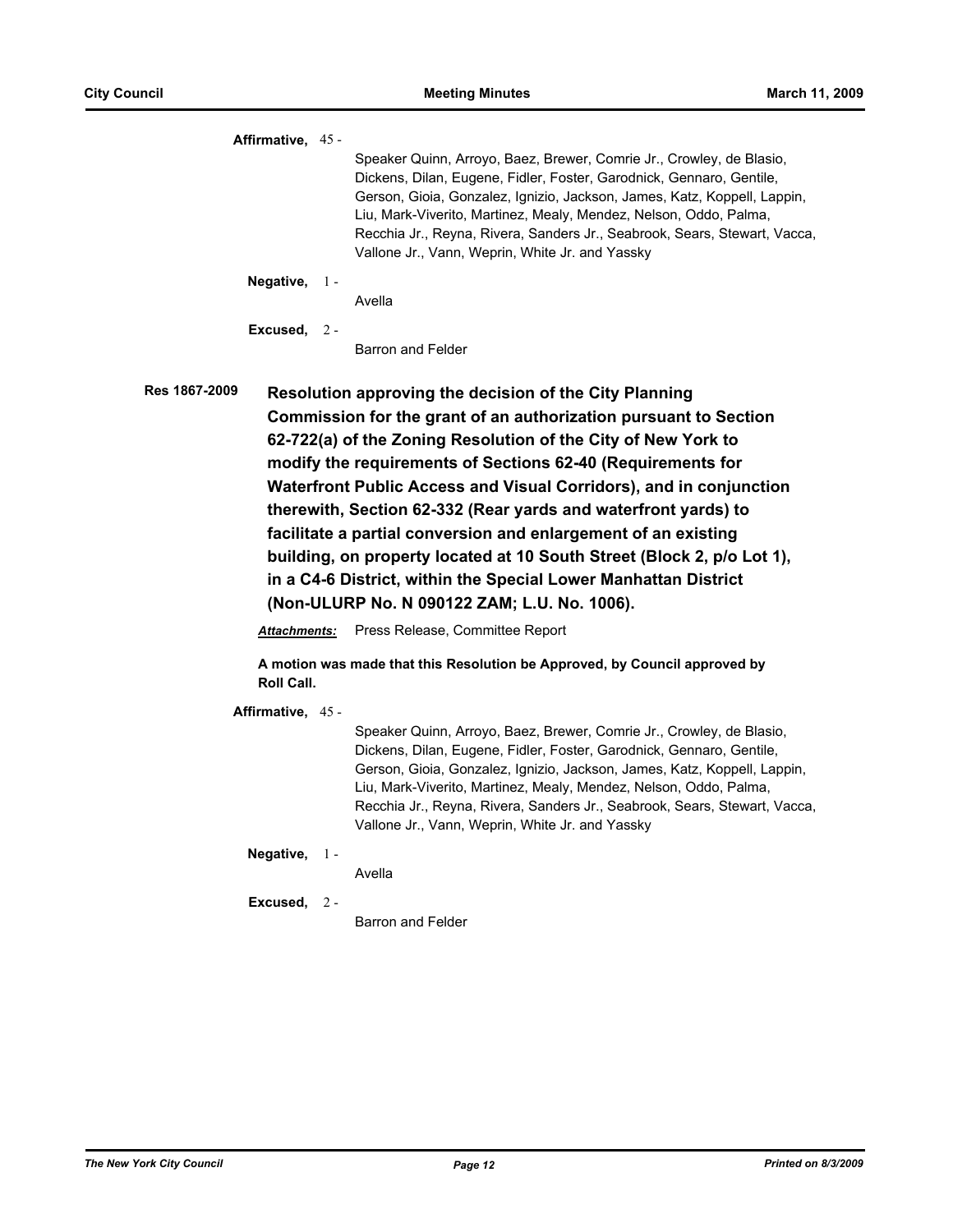| LU 1007-2009  | Application no. 20095264 HKM (N 090255 HKM) pursuant to<br>Section 3020 of the Charter of the City of New York, concerning the<br>designation (List No. 408, L P- 2312) by the Landmarks<br>Preservation Commission of the St. Nicholas of Myra Orthodox<br>Church, Council District no. 2.                                          |  |
|---------------|--------------------------------------------------------------------------------------------------------------------------------------------------------------------------------------------------------------------------------------------------------------------------------------------------------------------------------------|--|
|               | Attachments:<br>Hearing Testimony - Landmarks 3/4/09, Hearing Transcript - Landmarks<br>3/4/09, Hearing Transcript - Land Use 3/9/09                                                                                                                                                                                                 |  |
|               | A motion was made that this Land Use Application be Approved, by Council<br>approved by consent Roll Call.                                                                                                                                                                                                                           |  |
| Res 1868-2009 | Resolution affirming the designation by the Landmarks<br>Preservation Commission of the St. Nicholas of Myra Orthodox<br>Church building, located at 288 East 10th Street a.k.a. 155-157<br>Avenue A (Block 437, Lot 25), Borough of Manhattan, Designation<br>List No. 408, LP-2312; L.U. No. 1007; 20095264 HKM; N 090255<br>HKM). |  |
|               | Press Release, Committee Report<br><b>Attachments:</b>                                                                                                                                                                                                                                                                               |  |
|               | A motion was made that this Resolution be Approved, by Council approved by<br>consent Roll Call.                                                                                                                                                                                                                                     |  |
| LU 1008-2009  | Application no. 20095265 HKM (N 090254 HKM) pursuant to<br>Section 3020 of the Charter of the City of New York, concerning the<br>designation (List No. 408, L P- 2297) by the Landmarks<br>Preservation Commission of the Society House of the American<br>Society of civil Engineers, Council District no. 3.                      |  |
|               | Attachments:<br>Hearing Testimoy - Landmarks 3/4/09, Hearing Transcript - Landmarks<br>3/4/09, Hearing Transcript - Land Use 3/9/09                                                                                                                                                                                                  |  |
|               | A motion was made that this Land Use Application be Approved, by Council<br>approved by consent Roll Call.                                                                                                                                                                                                                           |  |
| Res 1869-2009 | Resolution affirming the designation by the Landmarks<br>Preservation Commission of the Society House of the American<br>Society of Civil Engineers, located at 220 West 57th Street (Block<br>1028, Lot 42), Borough of Manhattan, Designation List No. 408,<br>LP-2297; L.U. No. 1008; 20095265 HKM; N 090254 HKM).                |  |
|               | Press Release, Committee Report<br>Attachments:                                                                                                                                                                                                                                                                                      |  |
|               | A motion was made that this Resolution be Approved, by Council approved by<br>consent Roll Call.                                                                                                                                                                                                                                     |  |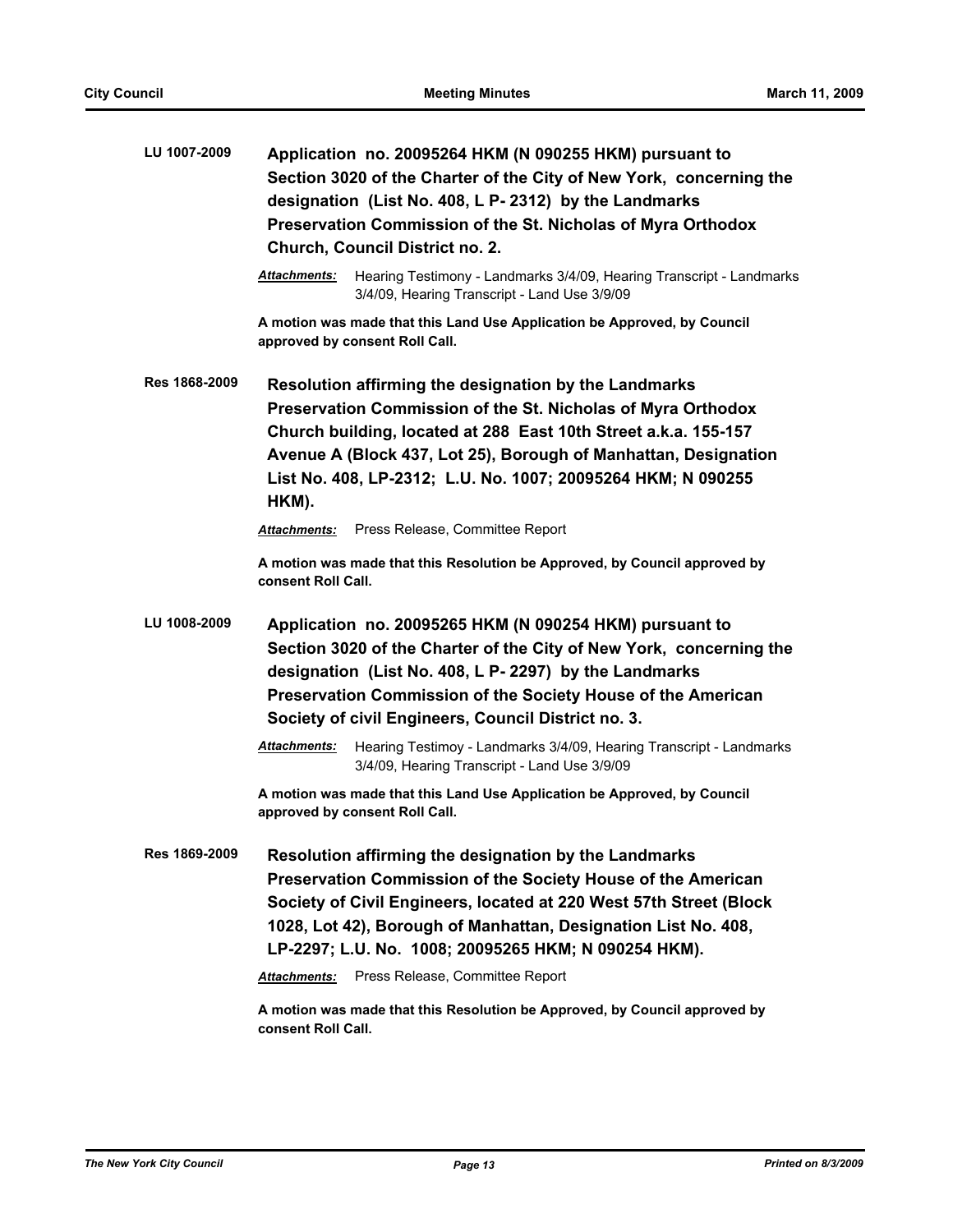**LU 1022-2009 By Council Member Katz: Application No. 20095340 HHQ submitted by the New York Health and Hospitals Corporation pursuant to §7385(6) of its Enabling Act requesting the approval of the surrender of a parcel of land located on the campus of the Queens Hospital Center on Goethals Avenue to the Department of Education, to facilitate the development a parking lot for the Gateway School, in Queens Community Board 8.** *Attachments:* Hearing Transcript - Landmarks 3/4/09, Hearing Transcript - Land Use 3/9/09 **A motion was made that this Land Use Application be Approved, by Council approved by consent Roll Call. Res 1870-2009 Resolution approving the surrender of a parcel of land on the northern portion of the campus of the Queens Hospital Center located on Goethals Avenue, Borough of Queens (20095340 HHQ; L.U. No. 1022).** *Attachments:* Press Release, Committee Report **A motion was made that this Resolution be Approved, by Council approved by consent Roll Call. LU 1024-2009 Uniform land use review procedure application no. C 090048 ZSK, pursuant to §197-c and §197-d of the Charter of the City of New** 

**York concerning a special permit under the Zoning Resolution in the Borough of Brooklyn, Council District no. 39 to facilitate a mixed-use development. This application is subject to review and action by the Land Use Committee only if appealed to the Council pursuant to §197-d (b)(2) of the Charter or called up by vote of the Council pursuant to §197-d (b)(3) of the Charter.**

> *Attachments:* Hearing Testimony - Zoning 3/4/09, Hearing Transcript - Zoning 3/4/09, Hearing Testimony - Zoning 3/9/09, Hearing Transcript - Zoning 3/9/09, Hearing Transcript - Land Use 3/9/09

**A motion was made that this Land Use Application be Approved, by Council approved by Roll Call.**

**Affirmative,** 45 -

Speaker Quinn, Arroyo, Baez, Brewer, Comrie Jr., Crowley, de Blasio, Dickens, Dilan, Eugene, Fidler, Foster, Garodnick, Gennaro, Gentile, Gerson, Gioia, Gonzalez, Ignizio, Jackson, James, Katz, Koppell, Lappin, Liu, Mark-Viverito, Martinez, Mealy, Mendez, Nelson, Oddo, Palma, Recchia Jr., Reyna, Rivera, Sanders Jr., Seabrook, Sears, Stewart, Vacca, Vallone Jr., Vann, Weprin, White Jr. and Yassky

**Negative,** 1 -

Avella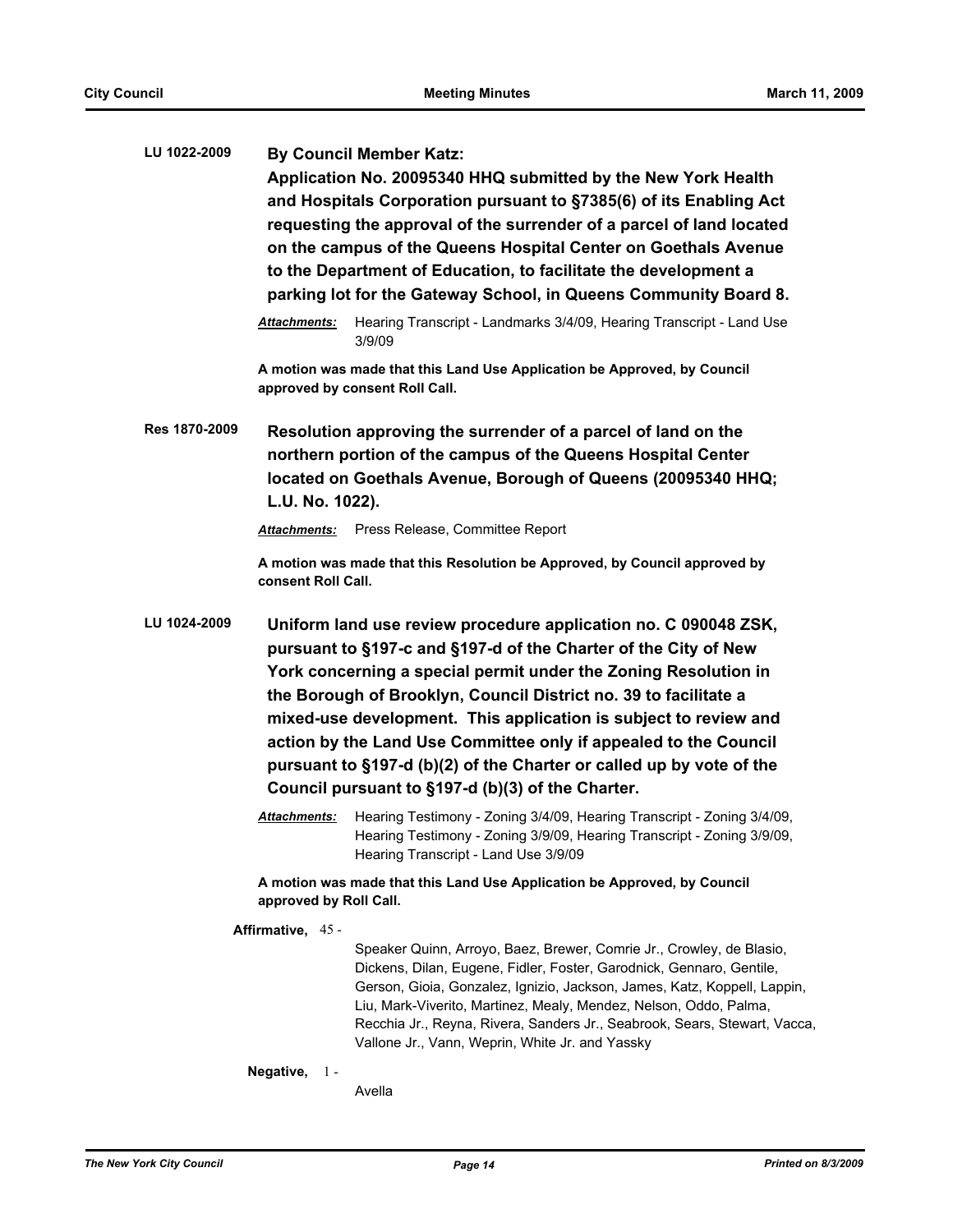**Excused,** 2 -

Barron and Felder

**Res 1871-2009 Resolution approving the decision of the City Planning Commission on ULURP No. C 090048 ZSK (Preconsidered L.U. No. 1024), for the grant of a special permit pursuant to Section 74-743(a) (2) of the Zoning Resolution of the City of New York to modify the height and setback regulations of Section 123-66 (Height and Setback Regulations), the rear yard regulations of Section 23-47 (Minimum Required Rear Yards), and the inner court regulations of Section 23-852 (Inner court recesses), in connection with a proposed mixed use development on property located at 363-365 Bond Street, (Block 452, Lots1, 5, 15, 19, and Block 458, Lot 1), in an M1-4/R7-2 (MX-11) district within a General Large-Scale Development, Borough of Brooklyn.**

*Attachments:* Press Release, Committee Report

**A motion was made that this Resolution be Approved, by Council approved by Roll Call.**

**Affirmative,** 45 -

Speaker Quinn, Arroyo, Baez, Brewer, Comrie Jr., Crowley, de Blasio, Dickens, Dilan, Eugene, Fidler, Foster, Garodnick, Gennaro, Gentile, Gerson, Gioia, Gonzalez, Ignizio, Jackson, James, Katz, Koppell, Lappin, Liu, Mark-Viverito, Martinez, Mealy, Mendez, Nelson, Oddo, Palma, Recchia Jr., Reyna, Rivera, Sanders Jr., Seabrook, Sears, Stewart, Vacca, Vallone Jr., Vann, Weprin, White Jr. and Yassky

**Negative,** 1 -

Avella

**Excused,** 2 -

Barron and Felder

Report of the Committee on Sanitation and Solid Waste Mangement

**Int 0840-2008 A Local Law to amend the administrative code of the city of New York, in relation to increasing fees for permits issued to operators of dumps, non-putrescible solid waste transfer stations and putrescible solid waste transfer stations, and establishing registration fees for intermodal solid waste container facilities.**

> *Attachments:* Committee Report 2/27/09, Hearing Testimony 2/27/09, Hearing Transcript 2/27/09, Committee Report 3/11/09, Hearing Transcript 3/11/09, Press Release, Fiscal Impact Statement, Local Law

**A motion was made that this Introduction be Approved by Council approved by consent Roll Call.**

**Enactment No:** 2009/018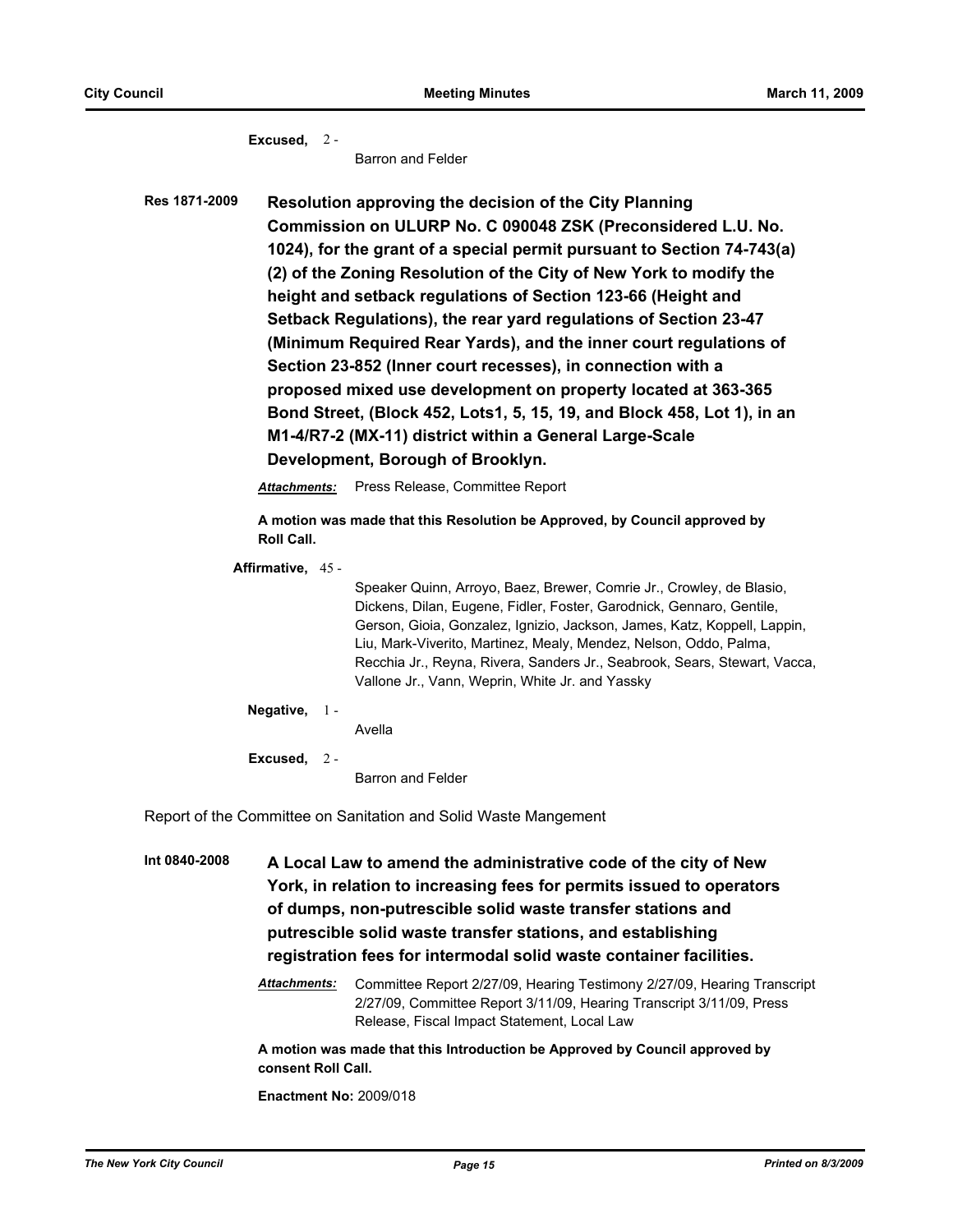#### Report of the Committee on Waterfronts

# **Int 0867-2008 A Local Law to amend the New York city charter, in relation to the waterfront management advisory board.**

*Attachments:* Int. No. 867 - 11/13/08, Committee Report 11/25/08, Hearing Testimony 11/25/08, Hearing Transcript 11/25/08, Committee Report 3/11/09, Hearing Transcript 3/11/09, Press Release, Fiscal Impact Statement, Local Law

**A motion was made that this Introduction be Approved by Council approved by consent Roll Call.**

**Enactment No:** 2009/020

12. General Orders Calendar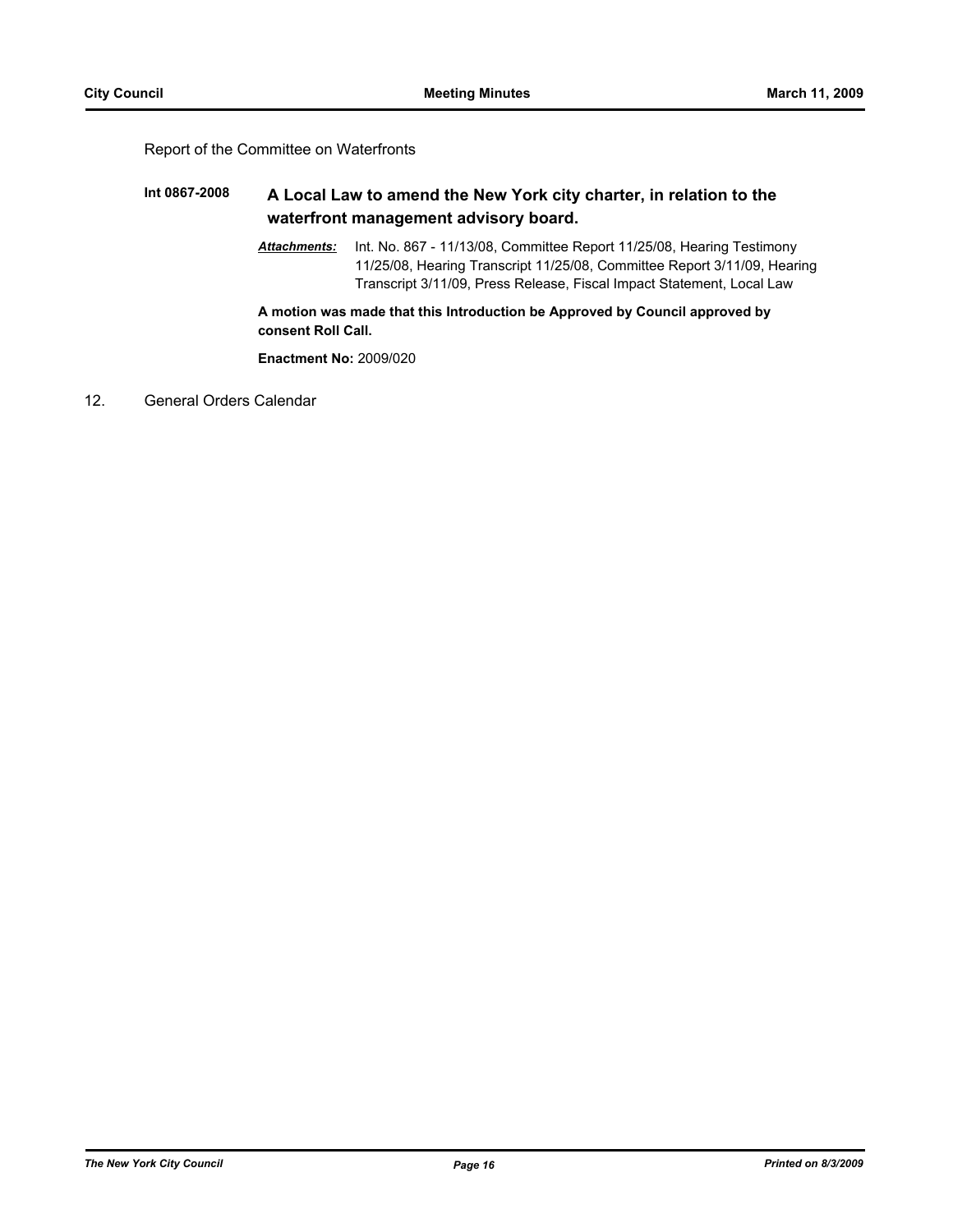## **T2006-0001 Commissioner of Deeds**

*Attachments:* Hearing Transcript - Charter Meeting 1/4/06, Hearing Transcript - Stated Meeting 1/18/06, Hearing Transcript - Stated Meeting 2/1/06, Hearing Transcript - Stated Meeting 2/15/06, Hearing Transcript - Stated Meeting 3/1/06, Hearing Transcript - Stated Meeting 3/22/06, Hearing Transcript - Stated Meeting 4/5/06, Hearing Transcript - Stated Meeting 4/26/06, Hearing Transcript - Stated Meeting 5/10/06, Hearing Transcript - Stated Meeting 5/24/06, Hearing Transcript - Stated Meeting 6/13/06, Hearing Transcript - Stated Meeting 6/20/06, Hearing Transcript - Stated Meeting 6/29/06, Hearing Transcript - Stated Meeting 7/19/06, Hearing Transcript - Stated Meeting 8/16/06, Hearing Transcript - Stated Meeting 9/13/06, Hearing Transcript - Stated Meeting 9/27/06, Hearing Transcript - Stated Meeting 10/11/06, Hearing Transcript - Stated Meeting 10/25/06, Hearing Transcript - Stated Meeting 11/15/06, Hearing Transcript - Stated Meeting 11/29/06, Hearing Transcript - Stated Meeting 12/6/06, Hearing Transcript - Stated Meeting 12/20/06, Hearing Transcript - Stated Meeting 1/3/07, Hearing Transcript - Stated Meeting 1/9/07, Hearing Transcript - Stated Meeting 2/1/07, Hearing Transcript - Stated Meeting 2/28/07, Hearing Transcript - Stated Meeting 3/14/07, Hearing Transcript - Stated Meeting 3/28/07, Hearing Transcript - Stated Meeting 4/12/07, Hearing Transcript - Stated Meeting 4/23/07, Hearing Transcript - Stated Meeting 5/9/07, Hearing Transcript - Stated Meeting 5/30/07, Hearing Transcript - Stated Meeting 6/5/07, Hearing Transcript - Stated Meeting 6/15/07, Hearing Transcript - Stated Meeting 6/27/07, Hearing Transcript - Stated Meeting 7/25/07, Hearing Transcript - Stated Meeting 8/6/07, Hearing Transcript - Stated Meeting 8/22/07, Hearing Transcript - Stated Meeting 9/10/07, Hearing Transcript - Stated Meeting 9/25/07, Hearing Transcript - Stated Meeting 10/17/07, Hearing Transcript - Stated Meeting 10/23/07, Hearing Transcript - Stated Meeting 10/29/07, Hearing Transcript - Stated Meeting 11/15/07, Hearing Transcript - Stated Meeting 11/28/07, Hearing Transcript - Stated Meeting 12/11/07, Hearing Transcript - Stated Meeting 12/19/07, Hearing Transcript - Charter Meeting 1/9/08, Hearing Transcript - Stated Meeting 1/30/08, Hearing Transcript - Stated Meeting 2/13/08, Hearing Transcript - Stated Meeting 2/27/08, Hearing Transcript - Stated Meeting 3/12/08, Hearing Transcript - Stated Meeting 3/26/08, Hearing Transcript - Stated Meeting 3/31/08, Hearing Transcript - Stated Meeting 4/16/08, Hearing Transcript - Stated Meeting 4/30/08, Hearing Transcript - Stated Meeting 5/14/08, Hearing Transcript - Stated Meeting 5/28/08, Hearing Transcript - Recessed Stated Meeting 5/28/08, Hearing Transcript - Stated Meeting 6/12/08, Hearing Transcript - Recessed Stated Meeting 6-23-08, Hearing Transcript - Stated Meeting 6/29/08, Hearing Transcript - Stated Meeting 7/23/08, Hearing Transcript - Stated Meeting 8/14/08, Hearing Transcript - Stated Meeting 9/4/08, Hearing Transcript - Stated Meeting 9/24/08, Hearing Transcript - Stated Meeting 10/7/08, Hearing Transcript - Stated Meeting 10/23/08, Hearing Transcript - Stated Meeting 11/13/08, Hearing Transcript - Stated Meeting 11/19/08, Hearing Transcript - Charter Meeting 1/7/09, Hearing Transcript - Stated Meeting 1/28/09, Hearing Transcript - Stated Meeting 2/11/09, Hearing Transcript - Stated Meeting 3/24/09, Hearing Transcript - Stated Meeting 4/2/09, Hearing Transcript - Stated Meeting 4/22/09, Hearing Transcript - Stated Meeting 5/6/09, Hearing Transcript - Stated Meeting 5/20/09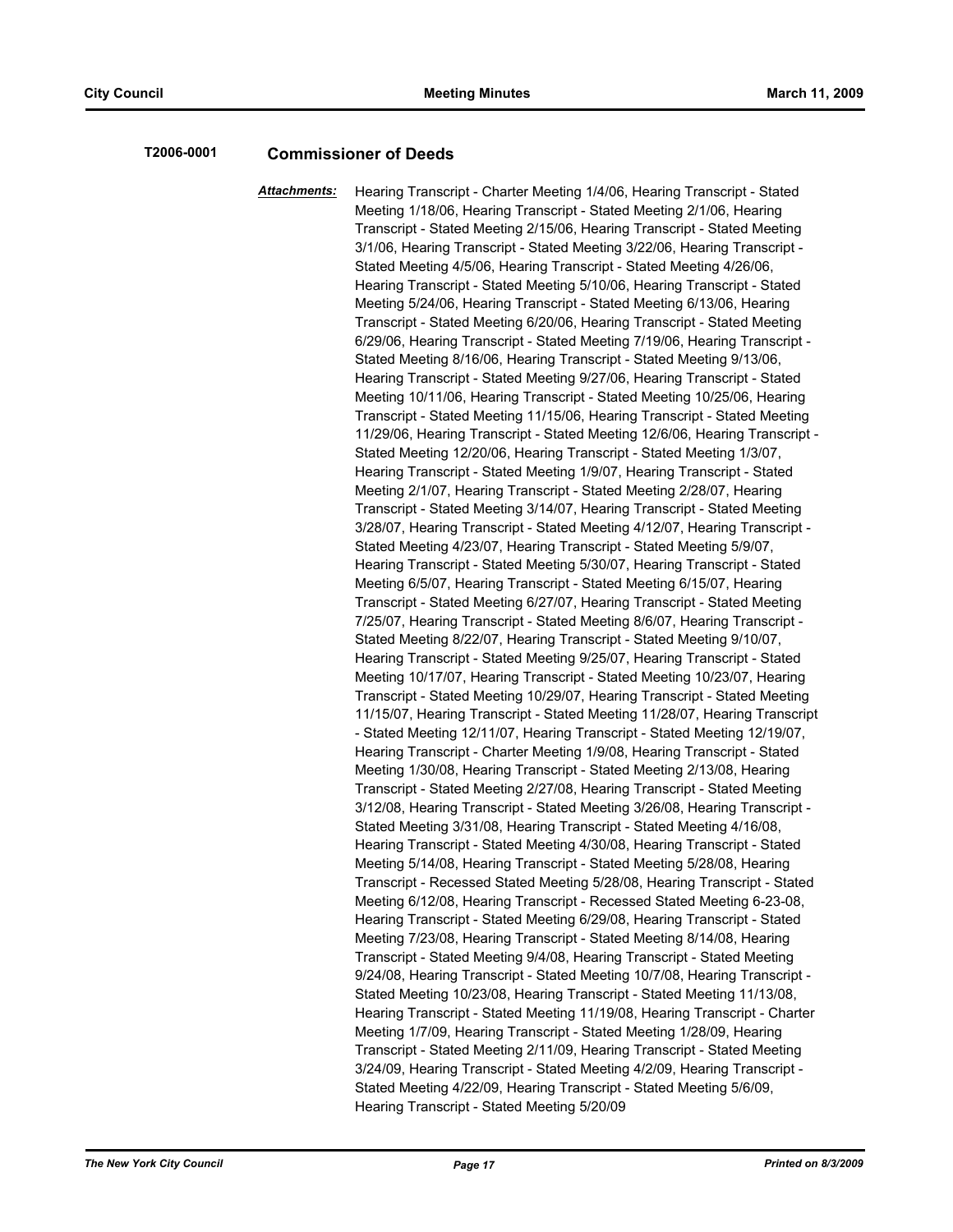## **A motion was made that this Commissioner of Deeds be Approved, by Council approved by consent Roll Call.**

Coupled on General Order Calendar

Consumer Affairs

| Int 0057-2006 | A Local Law in relation to the creation of a Bed Bug Advisory                                                                                                                                           |                                                                                                                                                                                                                                                                                                              |  |
|---------------|---------------------------------------------------------------------------------------------------------------------------------------------------------------------------------------------------------|--------------------------------------------------------------------------------------------------------------------------------------------------------------------------------------------------------------------------------------------------------------------------------------------------------------|--|
|               | Board.                                                                                                                                                                                                  |                                                                                                                                                                                                                                                                                                              |  |
|               | <b>Attachments:</b>                                                                                                                                                                                     | Int. No. 57 - 2/15/06, Committee Report 9/18/06, Hearing Transcript<br>9/18/06, Committee Report 2/24/09, Hearing Testimony 2/24/09, Hearing<br>Transcript 2/24/09, Committee Report 3/11/09, Hearing Testimony 3/11/09,<br>Hearing Transcript 3/11/09, Press Release, Local Law, Fiscal Impact<br>Statement |  |
|               | <b>Enactment No: 2009/014</b>                                                                                                                                                                           |                                                                                                                                                                                                                                                                                                              |  |
| Int 0660-2007 |                                                                                                                                                                                                         | A Local Law to amend the administrative code of the city of New<br>York, in relation to buyers of consumer debt.                                                                                                                                                                                             |  |
|               | <u> Attachments:</u>                                                                                                                                                                                    | Int. No. 660 - 12/11/07, Committee Report 2/25/09, Hearing Testimony<br>2/25/09, Hearing Transcript 2/25/09, Committee Report 3/11/09, Hearing<br>Transcript 3/11/09, Press Release, Local Law, Fiscal Impact Statement                                                                                      |  |
|               | <b>Enactment No: 2009/015</b>                                                                                                                                                                           |                                                                                                                                                                                                                                                                                                              |  |
| Finance       |                                                                                                                                                                                                         |                                                                                                                                                                                                                                                                                                              |  |
| Int 0852-2008 | A Local Law to amend the administrative code of the city of New<br>York, in relation to recovery of expenses for repair work performed<br>by or on behalf of the department of housing preservation and |                                                                                                                                                                                                                                                                                                              |  |
|               |                                                                                                                                                                                                         | development and department of finance statements of account.                                                                                                                                                                                                                                                 |  |
|               | Attachments:                                                                                                                                                                                            | Int. No. 852 - 10/7/08, Committee Report, Press Release, Hearing<br>Testimony, Hearing Transcript, Fiscal Impact Statement, Local Law                                                                                                                                                                        |  |
|               | <b>Enactment No: 2009/019</b>                                                                                                                                                                           |                                                                                                                                                                                                                                                                                                              |  |
| Res 1854-2009 |                                                                                                                                                                                                         | Resolution approving the new designation and changes in the<br>designation of certain organizations to receive funding in the Fiscal<br>2009 Expense Budget.                                                                                                                                                 |  |
|               | <b>Attachments:</b>                                                                                                                                                                                     | Committee Report, Press Release, Complete Committee Report,<br>Resolution and Attachments, Hearing Transcript                                                                                                                                                                                                |  |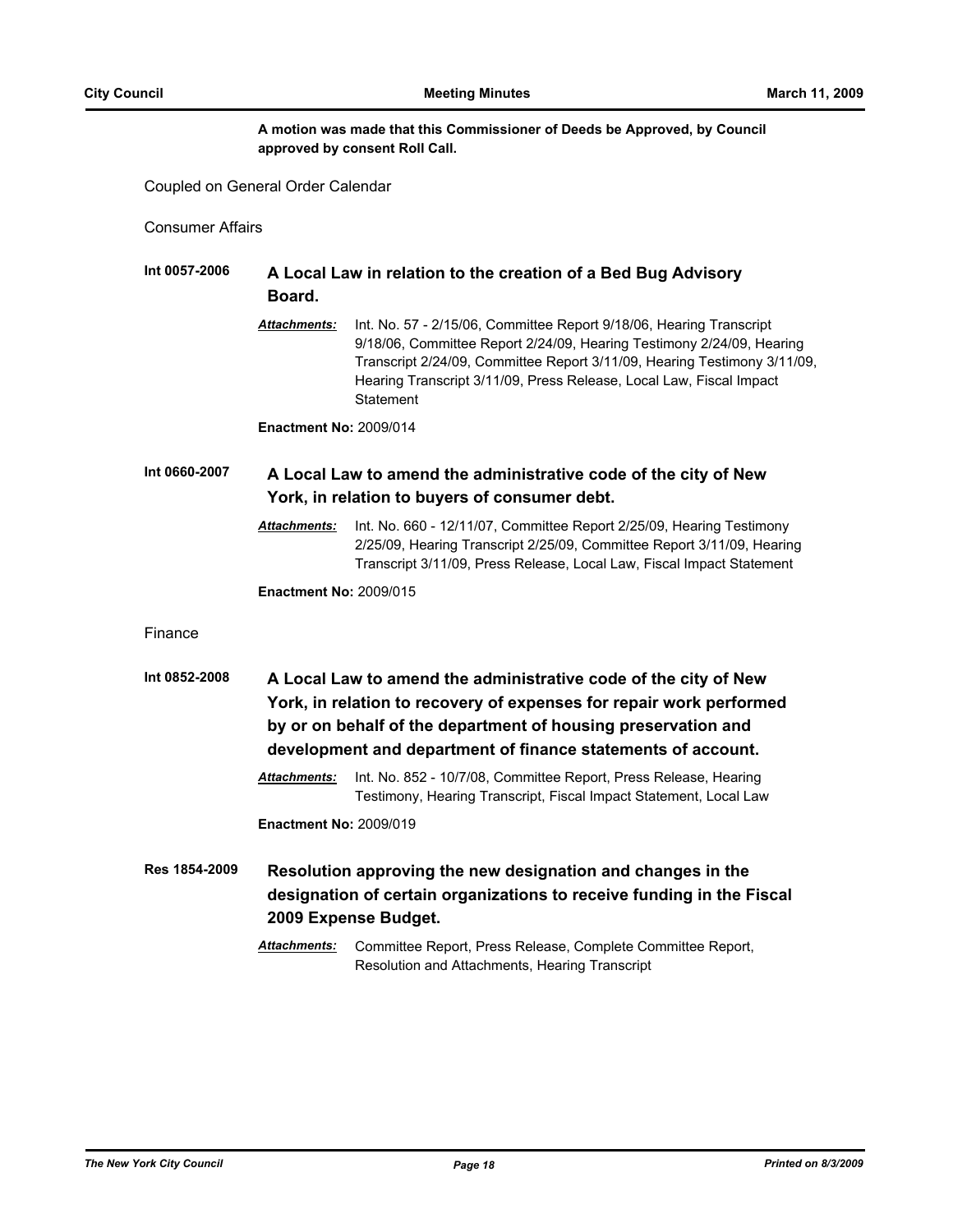| Res 1856-2009 | Resolution approving a full exemption from real property taxes for<br>property located at 188-198 Avenue C, 200 Avenue C, 726 East 13th<br>Street, 700-722 East 13th Street (Block 382, Lot 1) Manhattan,<br>pursuant to Section 577 of the Private Housing Finance Law<br>(Preconsidered L.U. No. 1023).<br>Memorandum, Press Release<br><b>Attachments:</b>                                                                                                                                                                                                                                                                                                             |
|---------------|---------------------------------------------------------------------------------------------------------------------------------------------------------------------------------------------------------------------------------------------------------------------------------------------------------------------------------------------------------------------------------------------------------------------------------------------------------------------------------------------------------------------------------------------------------------------------------------------------------------------------------------------------------------------------|
| Land Use      |                                                                                                                                                                                                                                                                                                                                                                                                                                                                                                                                                                                                                                                                           |
| Res 1857-2009 | Resolution approving the decision of the City Planning<br>Commission on an application submitted by the Department of<br>Housing Preservation and Development, ULURP No. C 090073<br>HAX, approving the designation of property located at 1157 Fulton<br>Avenue (Block 2609, Lot 54), Borough of the Bronx, as an Urban<br>Development Action Area, approving the project for the area as an<br>Urban Development Action Area Project, and approving the<br>disposition of such property to a developer selected by the<br>Department of Housing Preservation and Development (L.U. No.<br>931; C 090073 HAX).<br>Press Release, Committee Report<br><b>Attachments:</b> |
| Res 1858-2009 | Resolution approving the decision of the City Planning<br>Commission on ULURP No. C 090072 PPM, for the disposition of a<br>negative easement interest on city-owned property located at 304<br>West 47th Street (Block 1037, Lot 37), Borough of Manhattan (L.U.<br>No. 982).<br>Press Release, Committee Report<br><b>Attachments:</b>                                                                                                                                                                                                                                                                                                                                  |
| Res 1859-2009 | Resolution approving an Urban Development Action Area Project<br>located at 463 East 159th Street (Block 2381, Lot 64), Borough of<br>the Bronx, and waiving the urban development action area<br>designation requirement and the Uniform Land Use Review<br>Procedure, pursuant to Sections 693 and 694 of the General<br>Municipal Law (L.U. No. 984; 20095295 HAX).<br>Press Release, Committee Report<br><b>Attachments:</b>                                                                                                                                                                                                                                          |
| Res 1860-2009 | Resolution approving the petition for a revocable consent for an<br>unenclosed sidewalk café located at 185 Bleecker Street, Borough<br>of Manhattan (20085471 TCM; L.U. No. 998).<br>Press Release, Committee Report<br><b>Attachments:</b>                                                                                                                                                                                                                                                                                                                                                                                                                              |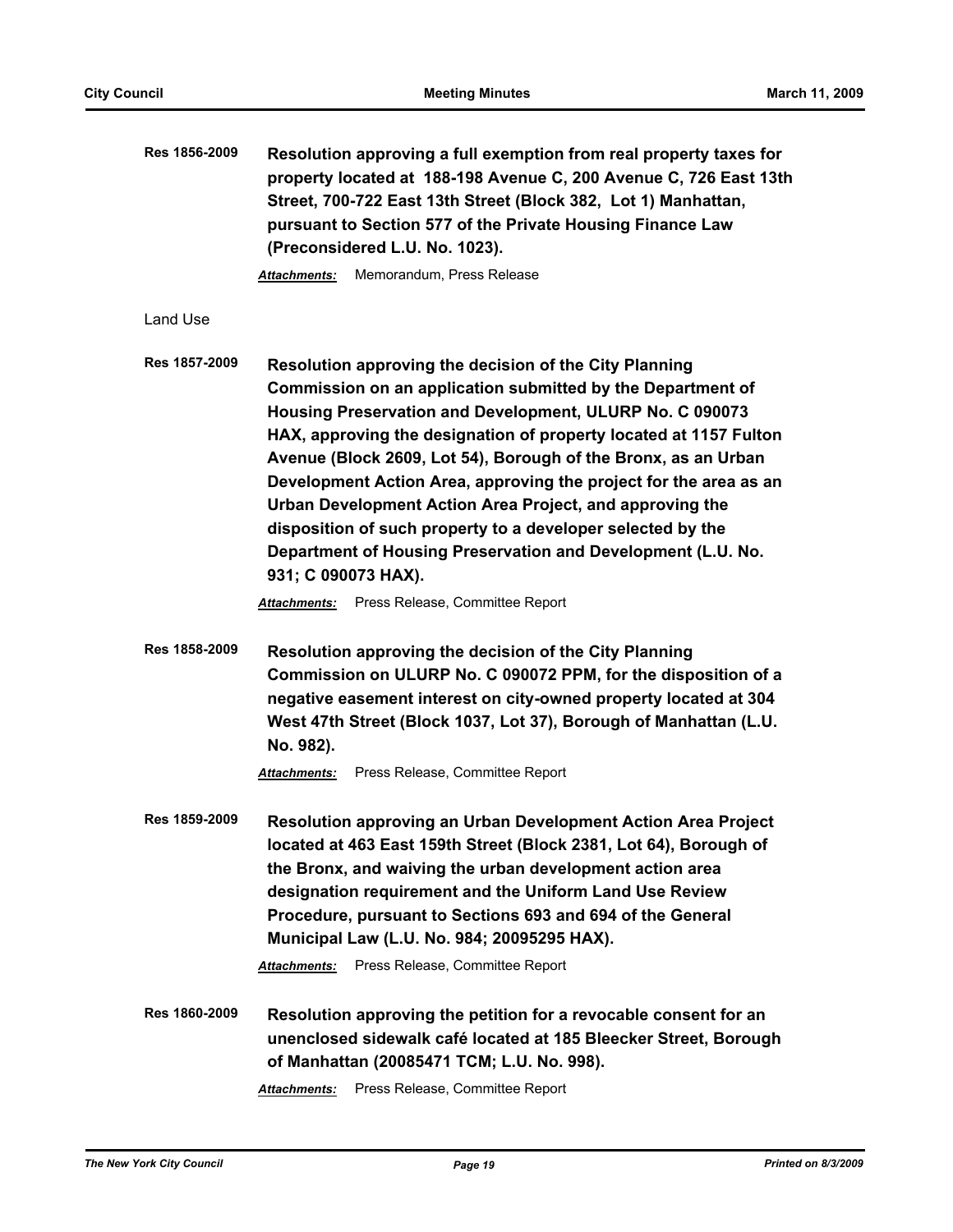| Res 1861-2009 | Resolution approving the petition for a revocable consent for an<br>unenclosed sidewalk café located at 523 9th Avenue, Borough of<br>Manhattan (20085645 TCM; L.U. No. 999).                                                                                                                                                                                                                                                                                       |  |
|---------------|---------------------------------------------------------------------------------------------------------------------------------------------------------------------------------------------------------------------------------------------------------------------------------------------------------------------------------------------------------------------------------------------------------------------------------------------------------------------|--|
|               | Attachments: Press Release, Committee Report                                                                                                                                                                                                                                                                                                                                                                                                                        |  |
| Res 1862-2009 | Resolution approving the decision of the City Planning<br>Commission on ULURP No. C 090120 ZMM, a Zoning Map<br>amendment (L.U. No. 1000).                                                                                                                                                                                                                                                                                                                          |  |
|               | Attachments: Press Release, Committee Report                                                                                                                                                                                                                                                                                                                                                                                                                        |  |
| Res 1863-2009 | Resolution approving the decision of the City Planning<br>Commission on ULURP No. C 090197 ZMK, a Zoning Map<br>amendment (L.U. No. 1001).                                                                                                                                                                                                                                                                                                                          |  |
|               | <b>Attachments:</b> Press Release, Committee Report                                                                                                                                                                                                                                                                                                                                                                                                                 |  |
| Res 1864-2009 | Resolution approving the decision of the City Planning<br>Commission on ULURP No. C 090121 PPM, for the disposition of<br>one (1) city-owned property located at the Battery Maritime<br>Building, 10 South Street (Block 2, Lot 1), Borough of Manhattan<br>(L.U. No. 1002).<br>Press Release, Committee Report<br>Attachments:                                                                                                                                    |  |
| Res 1865-2009 | Resolution approving the decision of the City Planning<br>Commission on ULURP No. C 090047 ZMK, a Zoning Map<br>amendment (L.U. No. 1003).<br><b>Attachments:</b> Press Release, Committee Report                                                                                                                                                                                                                                                                   |  |
| Res 1866-2009 | Resolution approving the decision of the City Planning<br>Commission on Application No. N 090049 ZRK, for an amendment<br>of the Zoning Resolution of the City of New York, concerning Article<br>XII, Section 3 (Special Mixed Use Districts) and Article II, Section 3<br>(Bulk Regulations for Residential Buildings in Residence Districts)<br>in Community District 6, Borough of Brooklyn (L.U. No. 1005).<br>Press Release, Committee Report<br>Attachments: |  |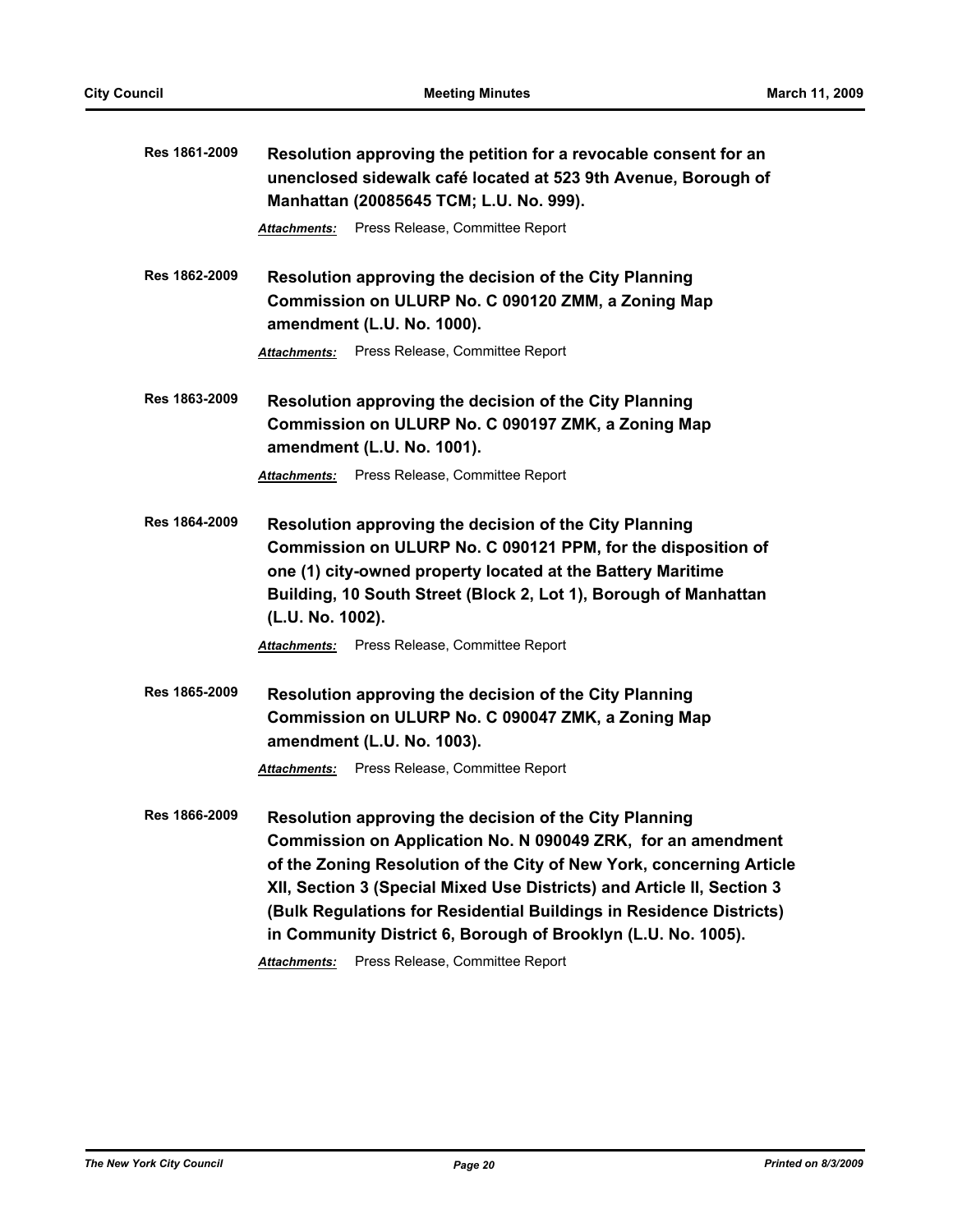**Res 1867-2009 Resolution approving the decision of the City Planning Commission for the grant of an authorization pursuant to Section 62-722(a) of the Zoning Resolution of the City of New York to modify the requirements of Sections 62-40 (Requirements for Waterfront Public Access and Visual Corridors), and in conjunction therewith, Section 62-332 (Rear yards and waterfront yards) to facilitate a partial conversion and enlargement of an existing building, on property located at 10 South Street (Block 2, p/o Lot 1), in a C4-6 District, within the Special Lower Manhattan District (Non-ULURP No. N 090122 ZAM; L.U. No. 1006).**

*Attachments:* Press Release, Committee Report

**Res 1868-2009 Resolution affirming the designation by the Landmarks Preservation Commission of the St. Nicholas of Myra Orthodox Church building, located at 288 East 10th Street a.k.a. 155-157 Avenue A (Block 437, Lot 25), Borough of Manhattan, Designation List No. 408, LP-2312; L.U. No. 1007; 20095264 HKM; N 090255 HKM).**

*Attachments:* Press Release, Committee Report

**Res 1869-2009 Resolution affirming the designation by the Landmarks Preservation Commission of the Society House of the American Society of Civil Engineers, located at 220 West 57th Street (Block 1028, Lot 42), Borough of Manhattan, Designation List No. 408, LP-2297; L.U. No. 1008; 20095265 HKM; N 090254 HKM).**

*Attachments:* Press Release, Committee Report

**Res 1870-2009 Resolution approving the surrender of a parcel of land on the northern portion of the campus of the Queens Hospital Center located on Goethals Avenue, Borough of Queens (20095340 HHQ; L.U. No. 1022).**

*Attachments:* Press Release, Committee Report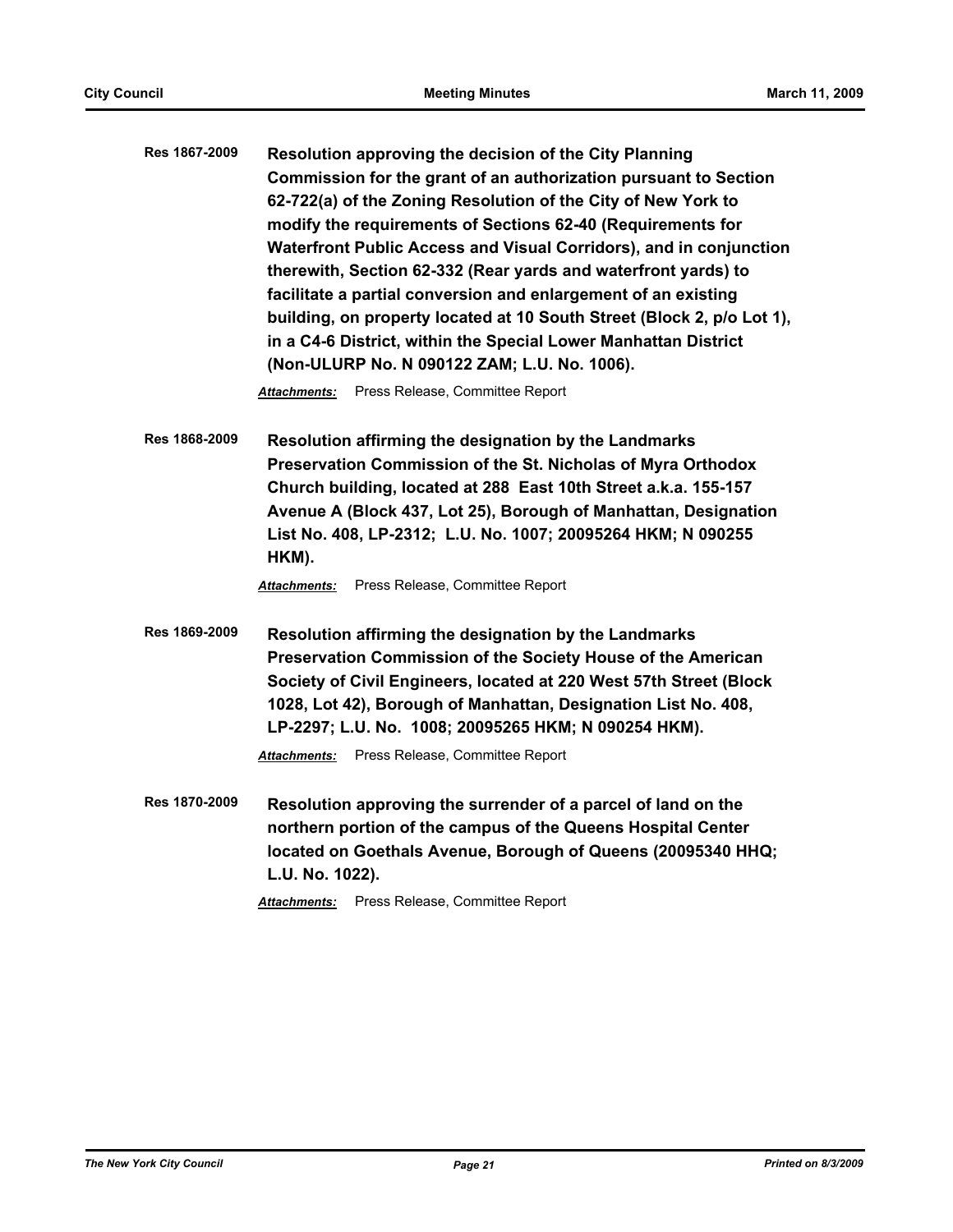| Res 1871-2009 | Resolution approving the decision of the City Planning                  |
|---------------|-------------------------------------------------------------------------|
|               | Commission on ULURP No. C 090048 ZSK (Preconsidered L.U. No.            |
|               | 1024), for the grant of a special permit pursuant to Section 74-743(a)  |
|               | (2) of the Zoning Resolution of the City of New York to modify the      |
|               | height and setback regulations of Section 123-66 (Height and            |
|               | Setback Regulations), the rear yard regulations of Section 23-47        |
|               | (Minimum Required Rear Yards), and the inner court regulations of       |
|               | Section 23-852 (Inner court recesses), in connection with a             |
|               | proposed mixed use development on property located at 363-365           |
|               | Bond Street, (Block 452, Lots1, 5, 15, 19, and Block 458, Lot 1), in an |
|               | M1-4/R7-2 (MX-11) district within a General Large-Scale                 |
|               | Development, Borough of Brooklyn.                                       |

*Attachments:* Press Release, Committee Report

Sanitation and Solid Waste Management

| Int 0840-2008 | A Local Law to amend the administrative code of the city of New<br>York, in relation to increasing fees for permits issued to operators<br>of dumps, non-putrescible solid waste transfer stations and<br>putrescible solid waste transfer stations, and establishing<br>registration fees for intermodal solid waste container facilities. |                                                                                                                                                                                                                            |
|---------------|---------------------------------------------------------------------------------------------------------------------------------------------------------------------------------------------------------------------------------------------------------------------------------------------------------------------------------------------|----------------------------------------------------------------------------------------------------------------------------------------------------------------------------------------------------------------------------|
|               | <b>Attachments:</b>                                                                                                                                                                                                                                                                                                                         | Committee Report 2/27/09, Hearing Testimony 2/27/09, Hearing Transcript<br>2/27/09, Committee Report 3/11/09, Hearing Transcript 3/11/09, Press<br>Release, Fiscal Impact Statement, Local Law                             |
|               | <b>Enactment No: 2009/018</b>                                                                                                                                                                                                                                                                                                               |                                                                                                                                                                                                                            |
| Waterfronts   |                                                                                                                                                                                                                                                                                                                                             |                                                                                                                                                                                                                            |
| Int 0867-2008 |                                                                                                                                                                                                                                                                                                                                             | A Local Law to amend the New York city charter, in relation to the<br>waterfront management advisory board.                                                                                                                |
|               | <b>Attachments:</b>                                                                                                                                                                                                                                                                                                                         | Int. No. 867 - 11/13/08, Committee Report 11/25/08, Hearing Testimony<br>11/25/08, Hearing Transcript 11/25/08, Committee Report 3/11/09, Hearing<br>Transcript 3/11/09, Press Release, Fiscal Impact Statement, Local Law |
|               | <b>Enactment No: 2009/020</b>                                                                                                                                                                                                                                                                                                               |                                                                                                                                                                                                                            |

General Order Calendar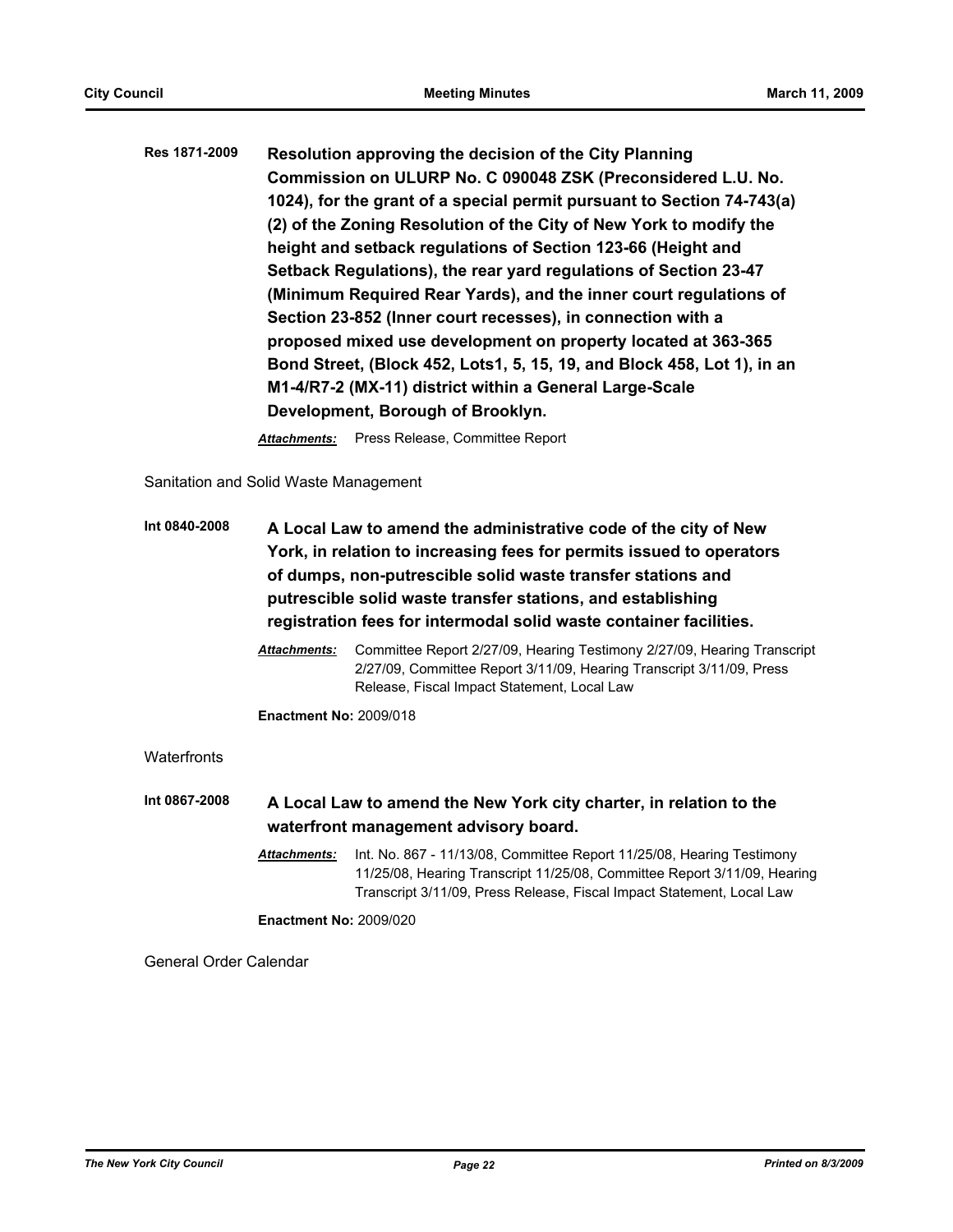# **T2006-0001 Commissioner of Deeds**

*Attachments:* Hearing Transcript - Charter Meeting 1/4/06, Hearing Transcript - Stated Meeting 1/18/06, Hearing Transcript - Stated Meeting 2/1/06, Hearing Transcript - Stated Meeting 2/15/06, Hearing Transcript - Stated Meeting 3/1/06, Hearing Transcript - Stated Meeting 3/22/06, Hearing Transcript - Stated Meeting 4/5/06, Hearing Transcript - Stated Meeting 4/26/06, Hearing Transcript - Stated Meeting 5/10/06, Hearing Transcript - Stated Meeting 5/24/06, Hearing Transcript - Stated Meeting 6/13/06, Hearing Transcript - Stated Meeting 6/20/06, Hearing Transcript - Stated Meeting 6/29/06, Hearing Transcript - Stated Meeting 7/19/06, Hearing Transcript - Stated Meeting 8/16/06, Hearing Transcript - Stated Meeting 9/13/06, Hearing Transcript - Stated Meeting 9/27/06, Hearing Transcript - Stated Meeting 10/11/06, Hearing Transcript - Stated Meeting 10/25/06, Hearing Transcript - Stated Meeting 11/15/06, Hearing Transcript - Stated Meeting 11/29/06, Hearing Transcript - Stated Meeting 12/6/06, Hearing Transcript - Stated Meeting 12/20/06, Hearing Transcript - Stated Meeting 1/3/07, Hearing Transcript - Stated Meeting 1/9/07, Hearing Transcript - Stated Meeting 2/1/07, Hearing Transcript - Stated Meeting 2/28/07, Hearing Transcript - Stated Meeting 3/14/07, Hearing Transcript - Stated Meeting 3/28/07, Hearing Transcript - Stated Meeting 4/12/07, Hearing Transcript - Stated Meeting 4/23/07, Hearing Transcript - Stated Meeting 5/9/07, Hearing Transcript - Stated Meeting 5/30/07, Hearing Transcript - Stated Meeting 6/5/07, Hearing Transcript - Stated Meeting 6/15/07, Hearing Transcript - Stated Meeting 6/27/07, Hearing Transcript - Stated Meeting 7/25/07, Hearing Transcript - Stated Meeting 8/6/07, Hearing Transcript - Stated Meeting 8/22/07, Hearing Transcript - Stated Meeting 9/10/07, Hearing Transcript - Stated Meeting 9/25/07, Hearing Transcript - Stated Meeting 10/17/07, Hearing Transcript - Stated Meeting 10/23/07, Hearing Transcript - Stated Meeting 10/29/07, Hearing Transcript - Stated Meeting 11/15/07, Hearing Transcript - Stated Meeting 11/28/07, Hearing Transcript - Stated Meeting 12/11/07, Hearing Transcript - Stated Meeting 12/19/07, Hearing Transcript - Charter Meeting 1/9/08, Hearing Transcript - Stated Meeting 1/30/08, Hearing Transcript - Stated Meeting 2/13/08, Hearing Transcript - Stated Meeting 2/27/08, Hearing Transcript - Stated Meeting 3/12/08, Hearing Transcript - Stated Meeting 3/26/08, Hearing Transcript - Stated Meeting 3/31/08, Hearing Transcript - Stated Meeting 4/16/08, Hearing Transcript - Stated Meeting 4/30/08, Hearing Transcript - Stated Meeting 5/14/08, Hearing Transcript - Stated Meeting 5/28/08, Hearing Transcript - Recessed Stated Meeting 5/28/08, Hearing Transcript - Stated Meeting 6/12/08, Hearing Transcript - Recessed Stated Meeting 6-23-08, Hearing Transcript - Stated Meeting 6/29/08, Hearing Transcript - Stated Meeting 7/23/08, Hearing Transcript - Stated Meeting 8/14/08, Hearing Transcript - Stated Meeting 9/4/08, Hearing Transcript - Stated Meeting 9/24/08, Hearing Transcript - Stated Meeting 10/7/08, Hearing Transcript - Stated Meeting 10/23/08, Hearing Transcript - Stated Meeting 11/13/08, Hearing Transcript - Stated Meeting 11/19/08, Hearing Transcript - Charter Meeting 1/7/09, Hearing Transcript - Stated Meeting 1/28/09, Hearing Transcript - Stated Meeting 2/11/09, Hearing Transcript - Stated Meeting 3/24/09, Hearing Transcript - Stated Meeting 4/2/09, Hearing Transcript - Stated Meeting 4/22/09, Hearing Transcript - Stated Meeting 5/6/09, Hearing Transcript - Stated Meeting 5/20/09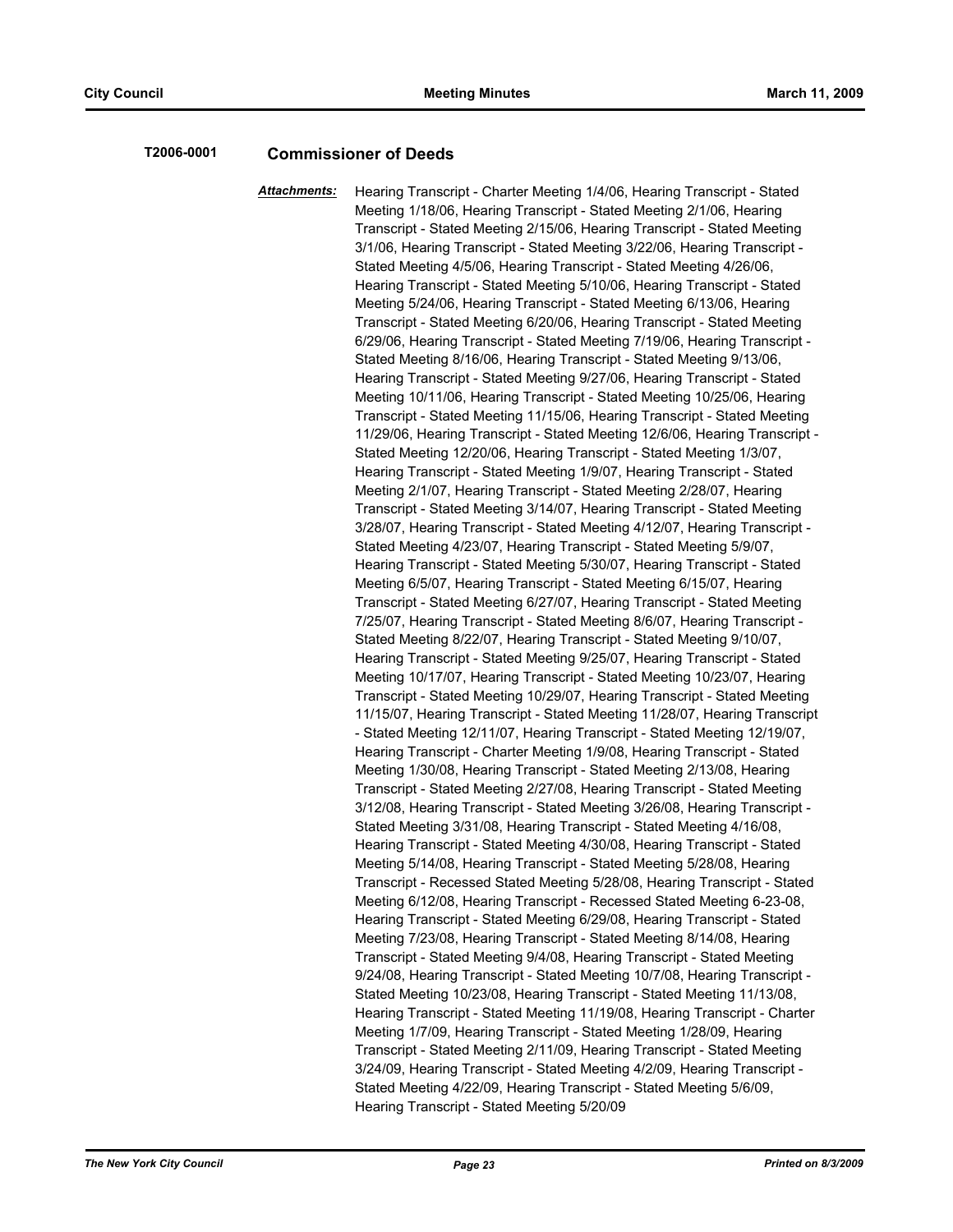*The Public Advocate (Ms. Gotbaum) put the question whether the Council would agree with and adopt such reports, which were decided in the affirmative by the following vote:*

#### **A motion was made that these files be approved by consent vote.**

#### **Affirmative,** 46 -

Speaker Quinn, Arroyo, Avella, Baez, Brewer, Comrie Jr., Crowley, de Blasio, Dickens, Dilan, Eugene, Fidler, Foster, Garodnick, Gennaro, Gentile, Gerson, Gioia, Gonzalez, Ignizio, Jackson, James, Katz, Koppell, Lappin, Liu, Mark-Viverito, Martinez, Mealy, Mendez, Nelson, Oddo, Palma, Recchia Jr., Reyna, Rivera, Sanders Jr., Seabrook, Sears, Stewart, Vacca, Vallone Jr., Vann, Weprin, White Jr. and Yassky

#### **Excused,** 2 -

Barron and Felder

*The following files were removed from the General Order Calendar and voted separately:*

*LU No. 1000 & Res No. 1862, 45-1-0 LU No. 1002 & Res No. 1864, 45-1-0 LU No. 1003 & Res No. 1865, 45-1-0 LU No. 1005 & Res No. 1866, 45-1-0 LU No. 1006 & Res No. 1867, 45-1-0 LU No. 1024 & Res No. 1871, 45-1-0*

*See files for individual votes.*

- Introduction & Reading of Bills See Attached 13.
- 14. Discussion of Resolutions
- 15. Resolutons

*None*

- 16. General Discussion
- 17. Extension of Remarks

INTRODUCTION AND READING OF BILLS

**Int 0941-2009 A Local Law to amend the administrative code of the city of New York, in relation to unlawful initiation activity.**

> *Sponsors:* By Council Members Arroyo, Vallone Jr., Recchia Jr., Avella, Baez, Comrie Jr., Dickens, Gentile, James, Koppell, Liu, Mealy, Nelson, Palma and Sears

#### **This Introduction was Referred to Comm by Council to the Committee on Public Safety**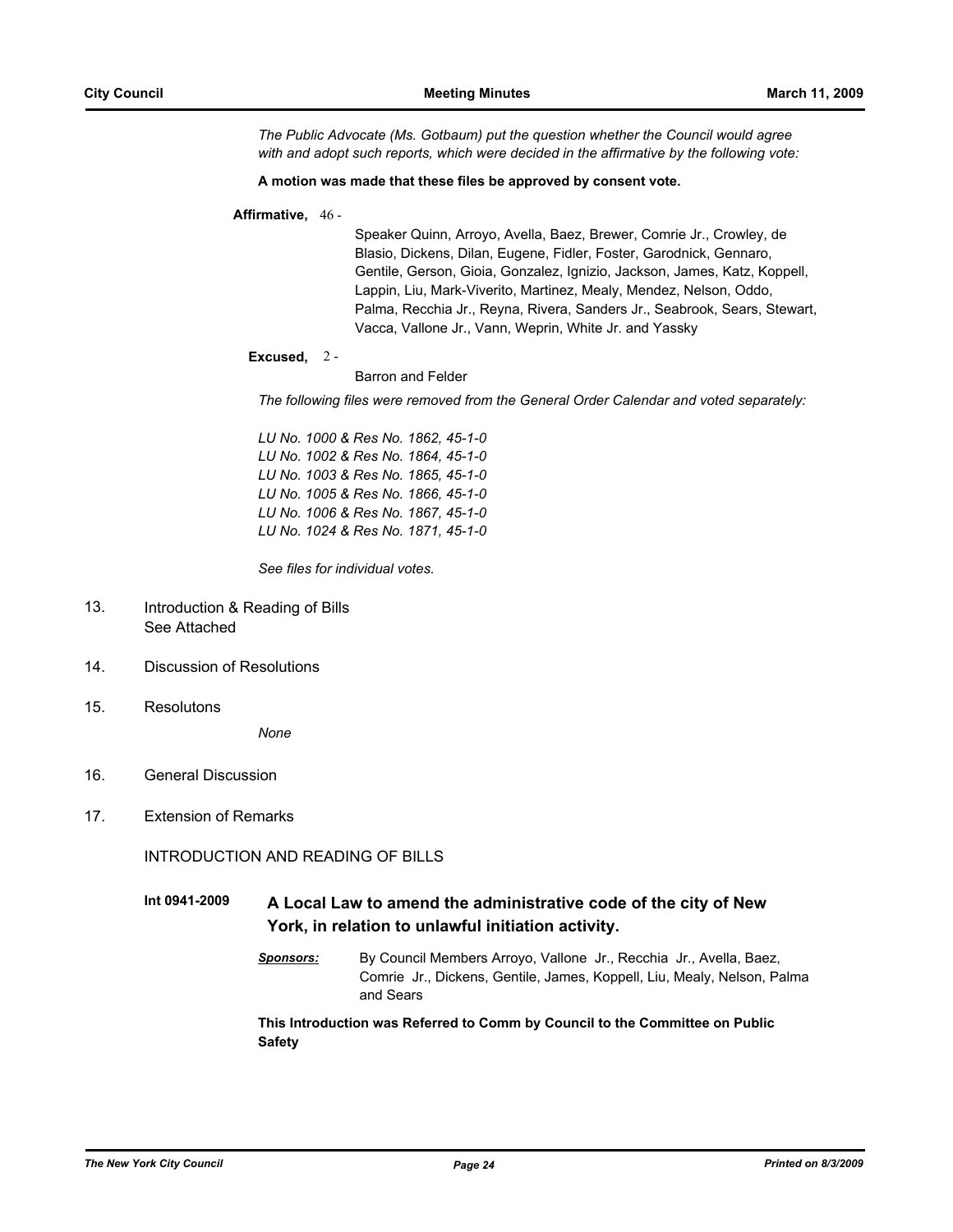| Int 0942-2009        |                                                                                                                                                                                                                                                                                      | A Local Law to amend the New York City charter in relation to<br>prohibiting allowances in addition to salary for council members.                                                                                                                                                                                                                                       |
|----------------------|--------------------------------------------------------------------------------------------------------------------------------------------------------------------------------------------------------------------------------------------------------------------------------------|--------------------------------------------------------------------------------------------------------------------------------------------------------------------------------------------------------------------------------------------------------------------------------------------------------------------------------------------------------------------------|
|                      | <b>Sponsors:</b>                                                                                                                                                                                                                                                                     | By Council Member Avella                                                                                                                                                                                                                                                                                                                                                 |
|                      | <b>Governmental Operations</b>                                                                                                                                                                                                                                                       | This Introduction was Referred to Comm by Council to the Committee on                                                                                                                                                                                                                                                                                                    |
| Int 0943-2009        |                                                                                                                                                                                                                                                                                      | A Local Law to amend the New York City charter, in relation to<br>prohibiting outside employment for council members.                                                                                                                                                                                                                                                    |
|                      | <u>Sponsors:</u>                                                                                                                                                                                                                                                                     | By Council Member Avella                                                                                                                                                                                                                                                                                                                                                 |
|                      | <b>Governmental Operations</b>                                                                                                                                                                                                                                                       | This Introduction was Referred to Comm by Council to the Committee on                                                                                                                                                                                                                                                                                                    |
| Res 1848-2009        |                                                                                                                                                                                                                                                                                      | Resolution repealing, adding and amending various rules to the<br><b>Rules of the Council.</b>                                                                                                                                                                                                                                                                           |
|                      | <b>Sponsors:</b>                                                                                                                                                                                                                                                                     | By Council Members Avella and Palma                                                                                                                                                                                                                                                                                                                                      |
|                      | <b>Privileges and Elections</b>                                                                                                                                                                                                                                                      | This Resolution was Referred to Comm by Council to the Committee on Rules,                                                                                                                                                                                                                                                                                               |
| <b>SLR 0001-2009</b> | State Legislation Resolution requesting the New York State<br>Legislature to pass bills introduced by Senator Krueger, S. 749, and<br>Assembly Member Lopez, A. 1688, "AN ACT to amend the local<br>emergency housing rent control act, in relation to the rent<br>regulation laws". |                                                                                                                                                                                                                                                                                                                                                                          |
|                      | <u>Sponsors:</u>                                                                                                                                                                                                                                                                     | By Council Members Baez, The Speaker (Speaker Quinn), Fidler,<br>Garodnick, James, Koppell, Lappin, Liu, Mealy, Palma, Avella, Gerson, de<br>Blasio, Dickens, Brewer and Weprin                                                                                                                                                                                          |
|                      | <u> Attachments:</u>                                                                                                                                                                                                                                                                 | Committee Report 3/16/09, Hearing Testimony - Erin Durkin 3/16/09,<br>Hearing Testimony - Maria Velez 3/16/09, Hearing Testimony 3/16/09,<br>Hearing Transcript 3/16/09, Committee Report 4/2/09, Hearing Testimony<br>4/2/09, Hearing Transcript 4/2/09, Press Release, Hearing Transcript -<br>Stated Meeting 4/2/09, Senate & Assembly Bills, Fiscal Impact Statement |
|                      | <b>Federal Legislation</b>                                                                                                                                                                                                                                                           | This SLR was Referred to Comm by Council to the Committee on State and                                                                                                                                                                                                                                                                                                   |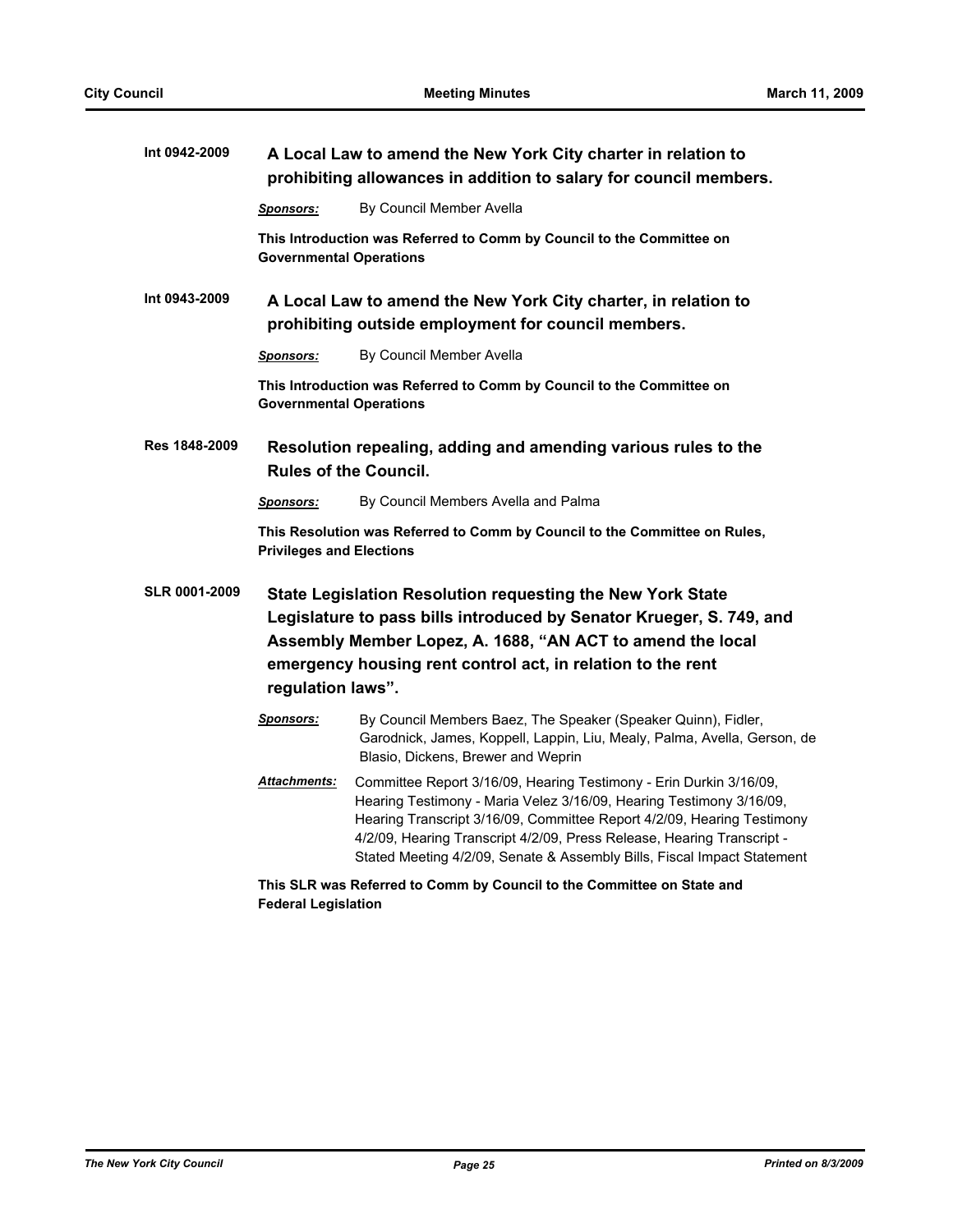**SLR 0002-2009 State Legislation Resolution requesting the New York State Legislature to pass bills introduced by Senator Stewart-Cousins, S. 2237-A, and Assembly Member Rosenthal, A. 2005, "AN ACT to amend the administrative code of the city of New York and the emergency tenant protection act of nineteen seventy-four, in relation to making conforming technical changes; and to repeal paragraph 13 of subdivision a of section 5 of section 4 of chapter 576 of the laws of 1974 constituting the emergency tenant protection act of nineteen seventy-four, paragraph (n) of subdivision 2 of section 2 of chapter 274 of the laws of 1946, constituting the emergency housing rent control law, and section 26-504.2 and subparagraph (k) of paragraph 2 of subdivision e of section 26-403 of the administrative code of the city of New York, relating to vacancy decontrol".**

- *Sponsors:* By Council Members Baez, The Speaker (Speaker Quinn), Garodnick, James, Koppell, Lappin, Liu, Mealy, Palma, Avella, Gerson, de Blasio, Dickens, Brewer and Weprin
- *Attachments:* Committee Report 3/16/09, Hearing Testimony Erin Durkin 3/16/09, Hearing Testimony - Maria Velez 3/16/09, Hearing Testimony 3/16/09, Hearing Transcript 3/16/09, Committee Report 4/2/09, Hearing Transcript 4/2/09, Hearing Testimony 4/02/09, Press Release, Hearing Transcript - Stated Meeting 4/2/09, Senate & Assembly Bills, Fiscal Impact Statement

**This SLR was Referred to Comm by Council to the Committee on State and Federal Legislation**

- **Res 1849-2009 Resolution calling upon the New York State Legislature to increase the maximum weekly unemployment insurance benefit of \$405 to be compatible with the greater benefits provided by twenty-four other states, including New Jersey and Connecticut, and to pass A.4921/S.2245, an act to amend the labor law, in relation to the unemployment insurance law and increasing the maximum benefit rate for unemployment insurance.**
	- *Sponsors:* By Council Members Foster, Brewer, Comrie Jr., Dickens, Gonzalez, James, Koppell, Mealy, Palma, Rivera, Sanders Jr., Vann, Weprin, Gerson, Avella, White Jr. and Gentile

**This Resolution was Referred to Comm by Council to the Committee on Civil Service and Labor**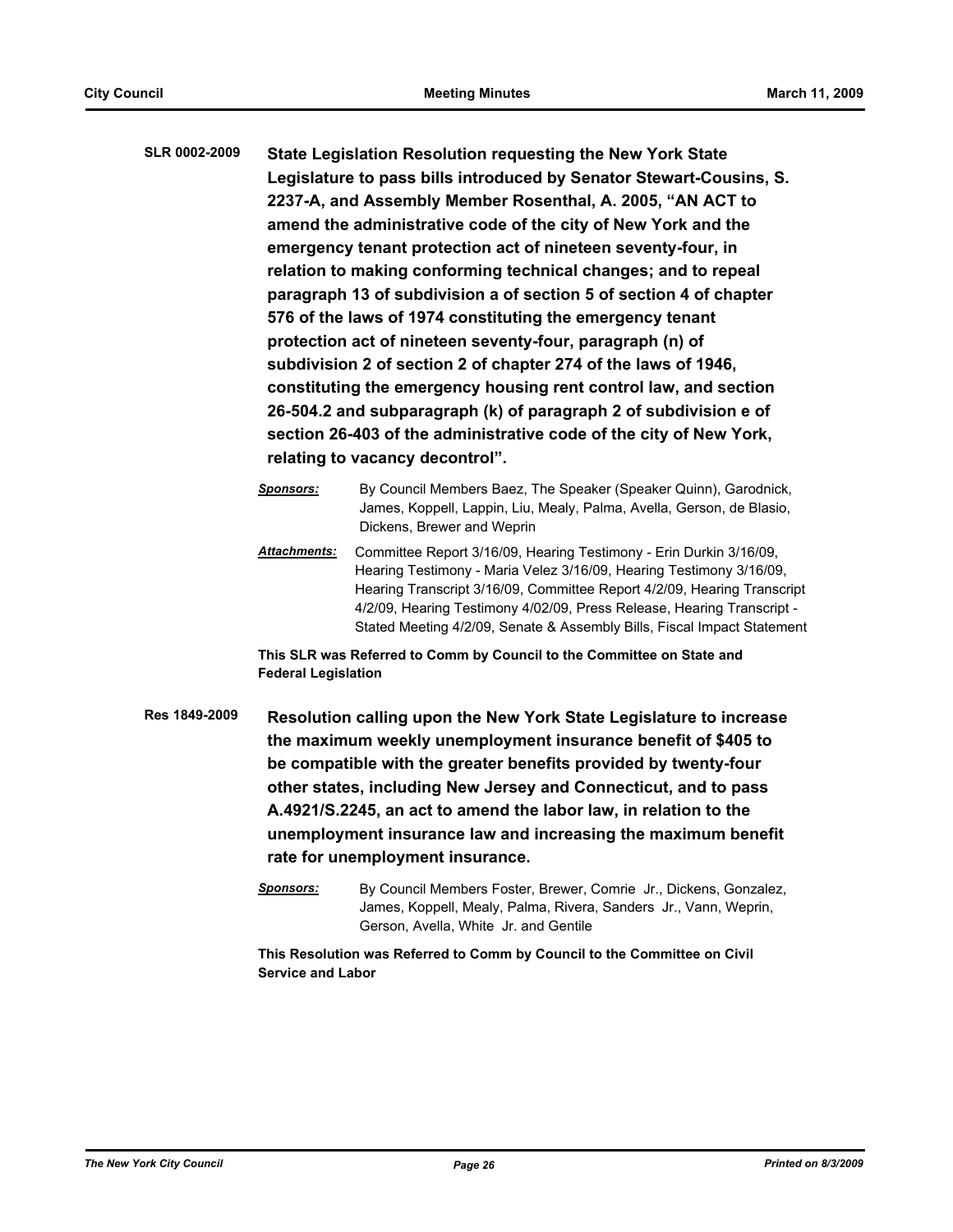| Int 0944-2009 | activity.                       | A Local Law to amend the administrative code of the city of New<br>York, in relation to the notification of schools concerning drug                                                                                                                                                                      |
|---------------|---------------------------------|----------------------------------------------------------------------------------------------------------------------------------------------------------------------------------------------------------------------------------------------------------------------------------------------------------|
|               | <b>Sponsors:</b>                | By Council Members Gennaro, Comrie Jr., Dickens, Fidler, James,<br>Koppell, Nelson, Palma, Sears, Stewart, Weprin, Gerson, Foster and<br>White Jr.                                                                                                                                                       |
|               | <b>Safety</b>                   | This Introduction was Referred to Comm by Council to the Committee on Public                                                                                                                                                                                                                             |
| Res 1850-2009 |                                 | Resolution calling on the New York State Legislature, the New York<br><b>State Department of Environmental Conservation, and New York</b><br>State Governor David Paterson to prohibit drilling for natural gas<br>within the boundaries of the watershed of the New York City<br>drinking water supply. |
|               | <b>Sponsors:</b>                | By Council Members Gennaro, Garodnick, Brewer, Comrie Jr., Fidler,<br>Gentile, Gonzalez, Katz, Koppell, Liu, Nelson, Palma, Sanders Jr.,<br>Vallone Jr., Weprin, Gerson, Foster, White Jr., de Blasio and Lappin                                                                                         |
|               | <b>Environmental Protection</b> | This Resolution was Referred to Comm by Council to the Committee on                                                                                                                                                                                                                                      |
| Res 1851-2009 | throughout the city.            | Resolution calling upon the Bloomberg Administration to<br>discontinue the practice of defunding child care centers mid-year<br>and thus closing desperately needed child care services                                                                                                                  |
|               | <u>Sponsors:</u>                | By Council Members James, Brewer, Comrie Jr., Fidler, Gentile, Koppell,<br>Liu, Mealy, Palma, Rivera, Sanders Jr., Sears, Weprin, Stewart and<br>Foster                                                                                                                                                  |
|               | <b>Welfare</b>                  | This Resolution was Referred to Comm by Council to the Committee on General                                                                                                                                                                                                                              |
| Int 0945-2009 |                                 | A Local Law to amend the administrative code of the city of New<br>York, in relation to unlawful solicitation.                                                                                                                                                                                           |
|               | <b>Sponsors:</b>                | By Council Members Recchia Jr., Vallone Jr., Arroyo, Baez, Brewer,<br>Comrie Jr., Fidler, Gennaro, Gentile, Gonzalez, Liu, Nelson, Stewart,<br>Vann, Avella, Mark-Viverito, Lappin, Koppell, Vacca, Crowley, Gerson,<br>Ignizio and Oddo                                                                 |
|               | <b>Safety</b>                   | This Introduction was Referred to Comm by Council to the Committee on Public                                                                                                                                                                                                                             |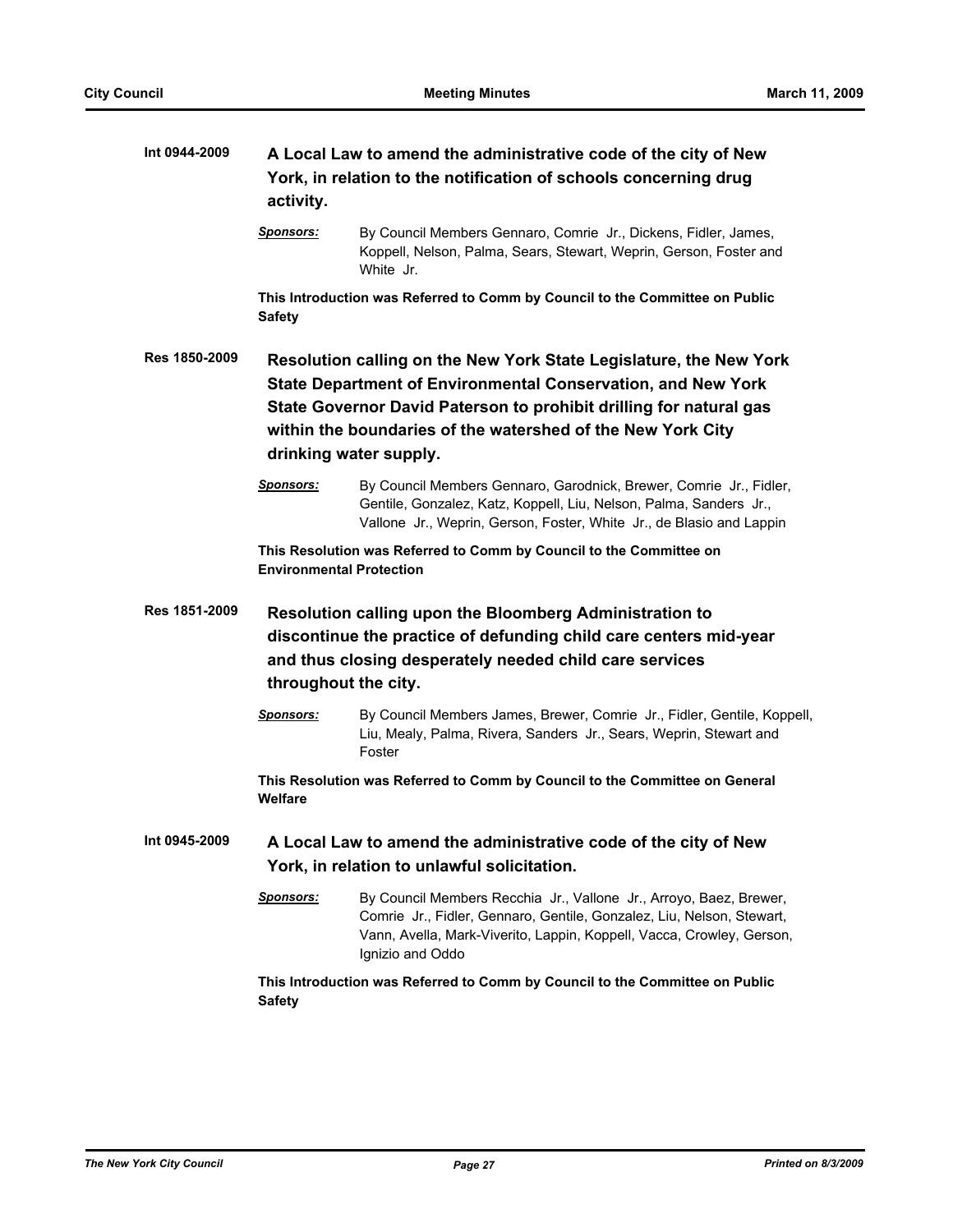| Res 1852-2009 | Resolution urging the Governor of the State of New York and the |                                                                                                                                                                                                                                                                       |
|---------------|-----------------------------------------------------------------|-----------------------------------------------------------------------------------------------------------------------------------------------------------------------------------------------------------------------------------------------------------------------|
|               |                                                                 | New York State Legislature not to cut State funding to zoos,<br>botanical gardens and aquariums.                                                                                                                                                                      |
|               |                                                                 |                                                                                                                                                                                                                                                                       |
|               | <b>Sponsors:</b>                                                | By Council Members Recchia Jr., Avella, Brewer, Fidler, Gennaro,<br>Gentile, Gonzalez, James, Koppell, Mealy, Nelson, Palma, Rivera,<br>Stewart, Weprin, Foster, Gerson, Jackson, Mark-Viverito and Sears                                                             |
|               |                                                                 | This Resolution was Referred to Comm by Council to the Committee on Cultural<br>Affairs, Libraries and International Intergroup Relations                                                                                                                             |
| Res 1853-2009 |                                                                 | Resolution calling on the State Legislature to pass legislation that<br>would require the owners of dangerous dogs to obtain liability<br>insurance for personal injury or death of any person, resulting from                                                        |
|               |                                                                 | an attack of such dangerous dog.                                                                                                                                                                                                                                      |
|               | <b>Sponsors:</b>                                                | By Council Members Stewart, Dickens, James, Palma, Sanders Jr.,<br>Gerson, Foster, Vallone Jr., Martinez, Koppell and Seabrook                                                                                                                                        |
|               |                                                                 | This Resolution was Referred to Comm by Council to the Committee on Health                                                                                                                                                                                            |
| Res 1854-2009 |                                                                 | Resolution approving the new designation and changes in the<br>designation of certain organizations to receive funding in the Fiscal<br>2009 Expense Budget.                                                                                                          |
|               | <b>Sponsors:</b>                                                | By Council Members Weprin, Comrie Jr. and James                                                                                                                                                                                                                       |
|               | <b>Attachments:</b>                                             | Committee Report, Press Release, Complete Committee Report,<br>Resolution and Attachments, Hearing Transcript                                                                                                                                                         |
|               |                                                                 | This Resolution was Referred to Comm by Council to the Committee on Finance                                                                                                                                                                                           |
| Res 1855-2009 |                                                                 | Resolution calling on the New York State Assembly to pass A. 4916,<br>which would amend New York State insurance law to ensure that<br>consumers utilizing rental vehicle reimbursement coverage are<br>able to rent from the rental vehicle company of their choice. |
|               | <u>Sponsors:</u>                                                | By Council Members Yassky, Weprin, Brewer, Comrie Jr., James,<br>Koppell, Lappin, Liu and Palma                                                                                                                                                                       |
|               | <b>Affairs</b>                                                  | This Resolution was Referred to Comm by Council to the Committee on Consumer                                                                                                                                                                                          |
| LU 1023-2009  |                                                                 | Haven Plaza, 188-198 Avenue C, 200 Avenue C, 726 East 13th<br>Street, 700-722 East 13th Street, Manhattan, Council District No. 2.                                                                                                                                    |
|               | <b>Sponsors:</b>                                                | By Council Member Weprin                                                                                                                                                                                                                                              |
|               | Attachments:                                                    | Memorandum, Resolution, Hearing Transcript                                                                                                                                                                                                                            |
|               | <b>Finance</b>                                                  | This Land Use Application was Referred to Comm by Council to the Committee on                                                                                                                                                                                         |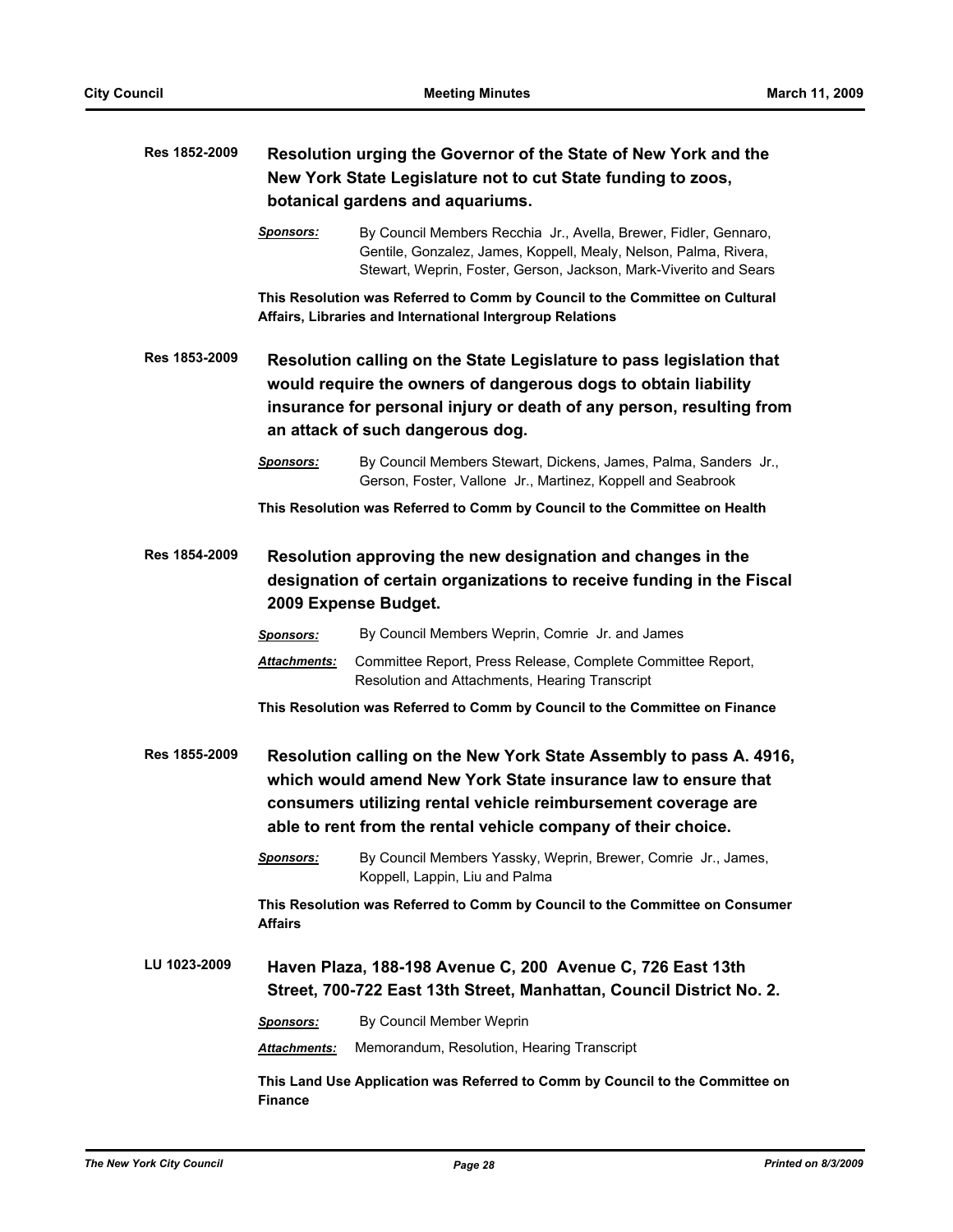**LU 1024-2009 Uniform land use review procedure application no. C 090048 ZSK, pursuant to §197-c and §197-d of the Charter of the City of New York concerning a special permit under the Zoning Resolution in the Borough of Brooklyn, Council District no. 39 to facilitate a mixed-use development. This application is subject to review and action by the Land Use Committee only if appealed to the Council pursuant to §197-d (b)(2) of the Charter or called up by vote of the Council pursuant to §197-d (b)(3) of the Charter.**

*Sponsors:* By Council Member Katz

*Attachments:* Hearing Testimony - Zoning 3/4/09, Hearing Transcript - Zoning 3/4/09, Hearing Testimony - Zoning 3/9/09, Hearing Transcript - Zoning 3/9/09, Hearing Transcript - Land Use 3/9/09

**This Land Use Application was Referred to Comm by Council to the Committee on Land Use**

*Attachments:* Hearing Testimony - Zoning 3/4/09, Hearing Transcript - Zoning 3/4/09, Hearing Testimony - Zoning 3/9/09, Hearing Transcript - Zoning 3/9/09, Hearing Transcript - Land Use 3/9/09

**This Land Use Application was Referred to Comm by Council to the Subcommittee on Zoning and Franchises**

**LU 1025-2009 Application no. 20095180 TCM, pursuant to §20-226 of the Administrative Code of the City of New York, concerning the petition of Scuderia Gallo Inc. d/b/a Scuderia to establish, maintain and operate an unenclosed sidewalk café located at 10 Downing Street a.k.a. 257-263 6th Avenue, Borough of Manhattan, Council District no. 3. This application is subject to review and action by the Land Use Committee only if called-up by vote of the Council pursuant to Rule 11.20b of the Council and §20-226(g) of the New York City Administrative Code.**

*Sponsors:* By Council Member Katz

**This Land Use Application was Referred to Comm by Council to the Committee on Land Use**

**This Land Use Application was Referred to Comm by Council to the Subcommittee on Zoning and Franchises**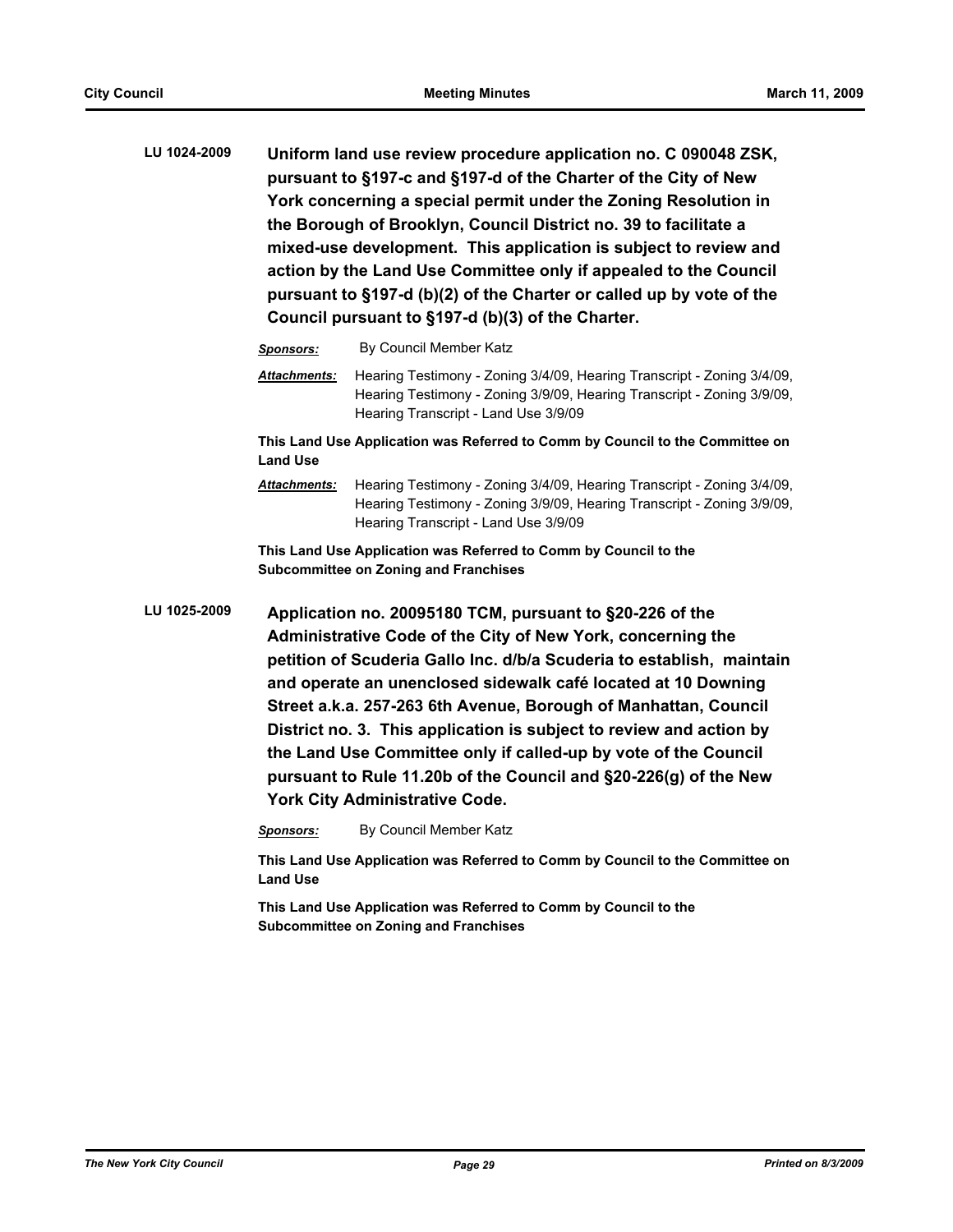| LU 1026-2009 | Uniform land use review procedure application no. C 090141 HAK,     |
|--------------|---------------------------------------------------------------------|
|              | an Urban Development Action Area Designation and Project,           |
|              | located at 1598, 1600 and 1602 Fulton Street and the disposition of |
|              | such property, Borough of Brooklyn, Council District no. 36. This   |
|              | matter is subject to Council Review and action pursuant to §197-c   |
|              | and §197-d of the New York City Charter and Article 16 of the       |
|              | <b>General Municipal Law.</b>                                       |

| <b>Sponsors:</b>    | By Council Member Katz                                                         |
|---------------------|--------------------------------------------------------------------------------|
| <b>Attachments:</b> | Hearing Testimony - Planning 3/31/09, Hearing Transcript - Planning<br>3/31/09 |
| <b>Land Use</b>     | This Land Use Application was Referred to Comm by Council to the Committee on  |
| <b>Attachments:</b> | Hearing Testimony - Planning 3/31/09, Hearing Transcript - Planning<br>3/31/09 |

**This Land Use Application was Referred to Comm by Council to the Subcommittee on Planning, Dispositions and Concessions**

**LU 1027-2009 Uniform land use review procedure application no. C 090142 HAK, an Urban Development Action Area Designation and Project, located at 1560, 1562, 1564, 1566, 1568, 1570, 1572, 1574 and 1576 Fulton Street and 43 Albany Street, and the disposition of the city-owned property, Borough of Brooklyn, Council District no. 36. This matter is subject to Council Review and action pursuant to §197-c and §197-d of the New York City Charter and Article 16 of the General Municipal Law.**

| <b>Sponsors:</b>    | By Council Member Katz                                                         |
|---------------------|--------------------------------------------------------------------------------|
| <b>Attachments:</b> | Hearing Testimony - Planning 3/31/09, Hearing Transcript - Planning<br>3/31/09 |
| <b>Land Use</b>     | This Land Use Application was Referred to Comm by Council to the Committee on  |
| <b>Attachments:</b> | Hearing Testimony - Planning 3/31/09, Hearing Transcript - Planning<br>3/31/09 |
|                     | This Land Llee Application was Peterred to Comm by Council to the              |

**This Land Use Application was Referred to Comm by Council to the Subcommittee on Planning, Dispositions and Concessions**